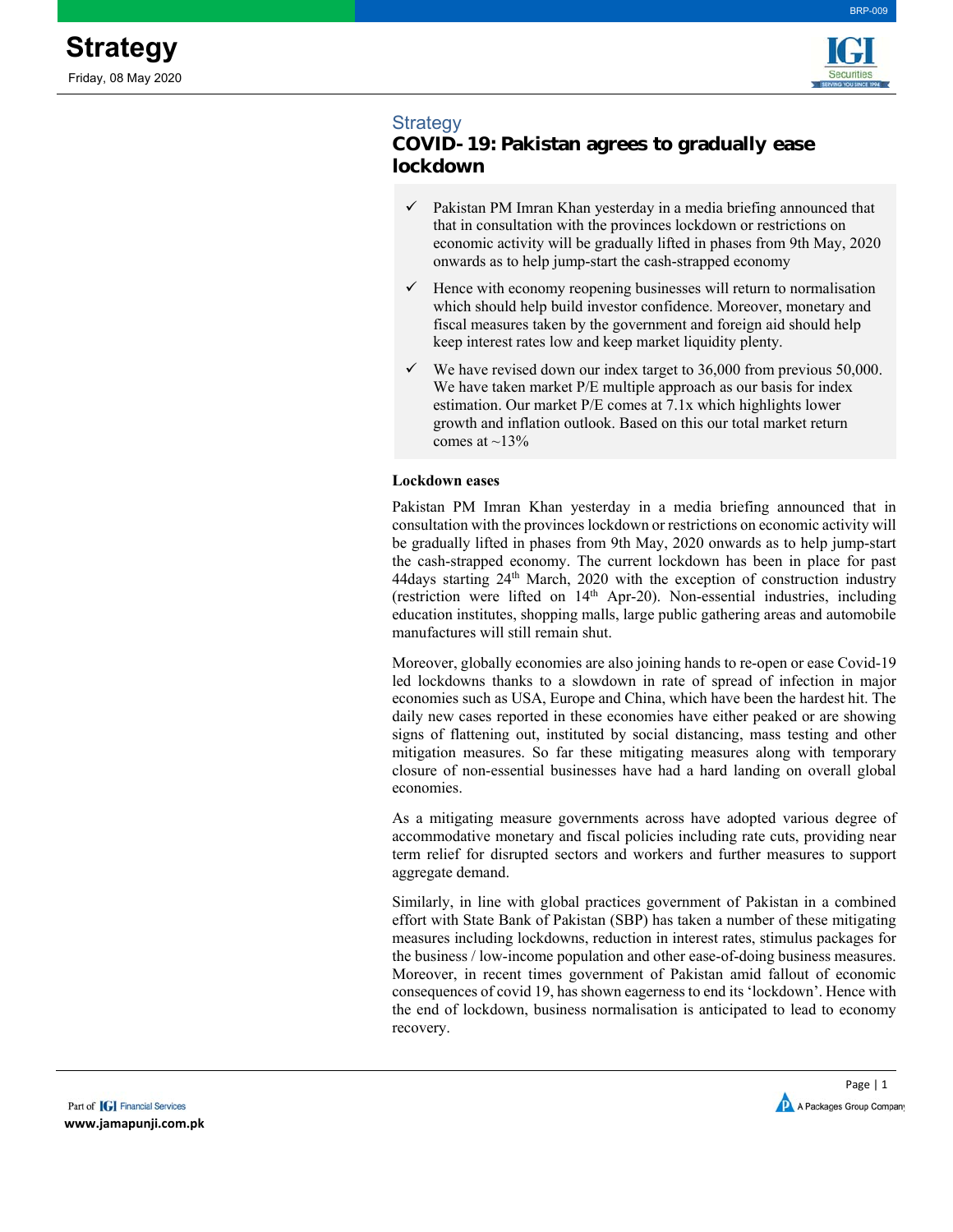

However, this anticipation of business normalisation at home, at the time when global growth is still feeble, the road to economic recover seems rather difficult to ascertain at current. Moreover, domestically in our view the pace of recovery can be further prolonged by;

- a) The spread of virus Firstly, restarting the economy or a relaxation in containment policies such as that 'easing lockdowns' has the potential to reignite growth of covid-19 infections which could result in a higher human penalty, extended period of social distancing, stress on healthcare system and thus even a bigger economic setback.
- b) Extension and magnitude of lockdown Moreover, with rise in spread of new cases government might instigate further extensions in existing lockdowns and the magnitude of which would determine the potential disruption in production activity and thus delay the pace of recovery

#### **Our baseline scenario incorporates economic activity to progressively resume operations from 2h 2020**

Our baseline scenario is that Covid-19 cases in Pakistan will start to inflect from 2h 2020, where business and economic activity will to start to resume operations progressively. However, the pre-covid level operational activity will probably not be reached again before 2h of 2021.

### **Market: Forgoing current quarter earnings**

So far reported earnings in 1q 2020 has been significantly lower taking in impact of last week of March lockdown. However, 2q 2020 in our view will be the worst hit due to extension in lockdown causing economic activity to a near standstill for at least till now.

#### **Easing lockdown to improve overall business and investor confidence**

Hence with economy reopening we see 3q relatively better as business return to normalisation which should help build investor confidence. Moreover, monetary and fiscal measures taken by the government and foreign aid should help keep interest rates low and keep market liquidity plenty.

Nevertheless, whether easing lockdowns proves beneficial for businesses to resume operation and whether it will prop up domestic demand, remains yet to be seen. But in our view having another extreme or severe national lockdowns seems less probable at this time.

On a cautious note, as highlighted reopening the economy could potentially reignite covid cases which can induce uncertainty over whether the worst for the economy is behind us. However, we employ the belief that even with rise in covid cases the probability of return of lockdown seems very slim. Since lockdown have been more of a preventive measure than a solution and governments' across will have to wait till the vaccine arrival. In the meanwhile, government will have to strike a balance between the two i.e. reopening the economy and keeping healthcare system running smoothly. Thus we believe industries and business will progressively open up given the proper SOP and other preventive measures are followed.



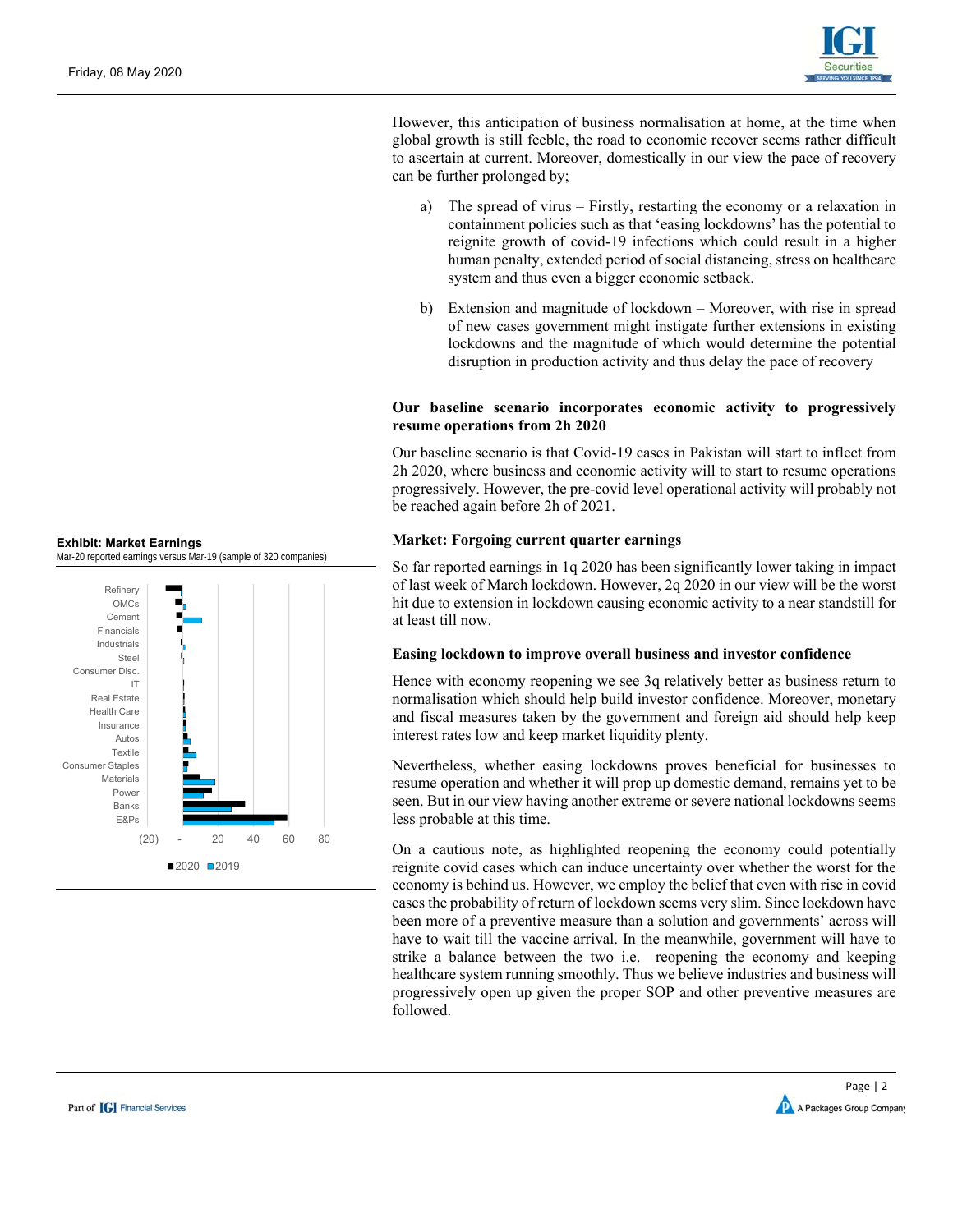

### **Valuations still attractive as earnings expected to rebound post 2q**

From a market perspective, lockdowns and lower demand has certainly weighed on to investors' confidence as they process lower corporate earnings. With lifting up lockdowns and business normalization we see investor confidence returning. Market P/E multiple has already re-rated nearly ~40% since Mar-20 to stand at 6.3x and trades at forward 2021 P/E of 5.8x, which is well below its historic mean of 8.6x.

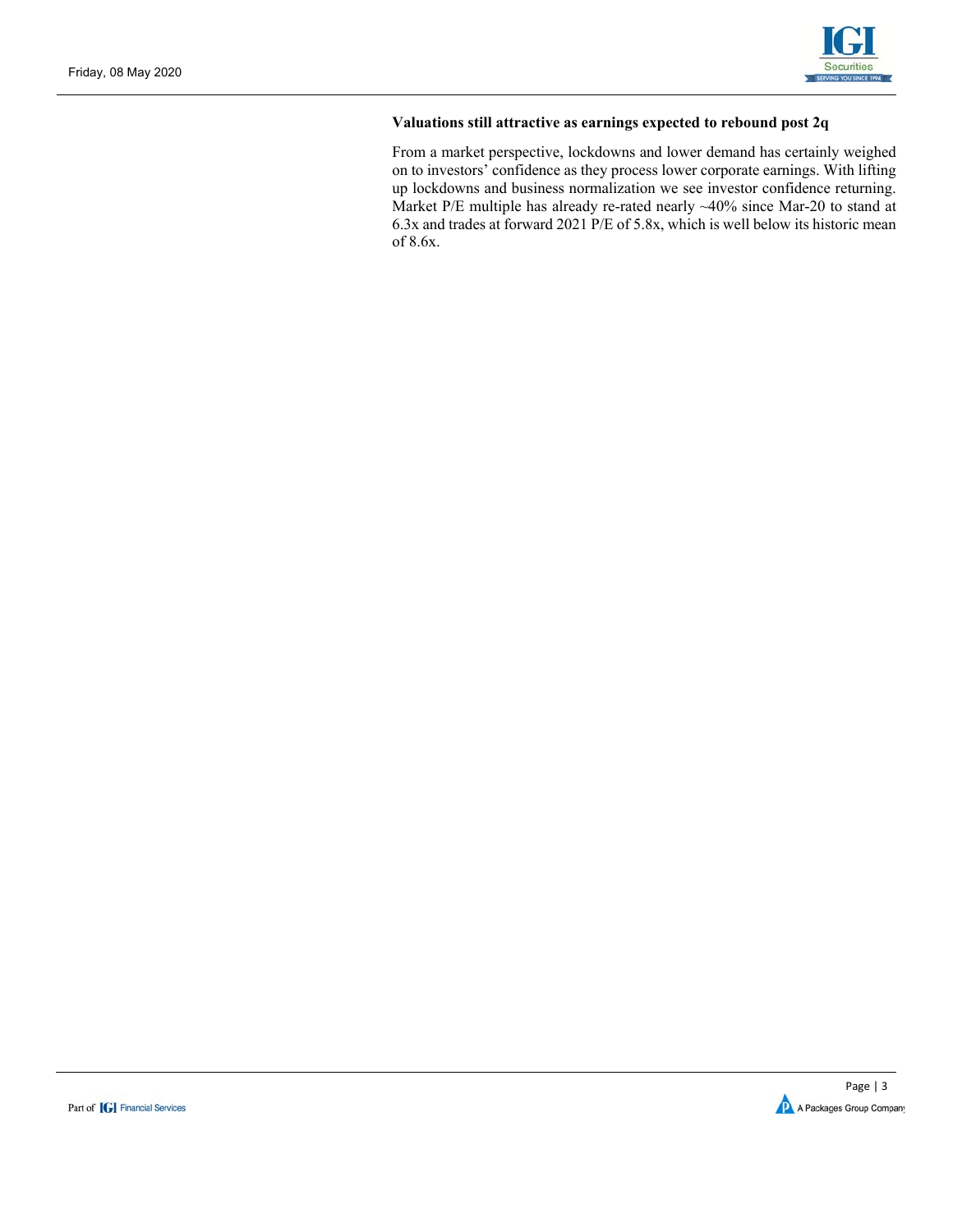

# **Covid Situation in Pakistan**

As of the writing global confirmed cases of the novel coronavirus termed Covid-19 (which first appeared in in Wuhan, China at the end 2019) has now close to 4.0mn affectees and deaths at  $\sim$ 260k (as of 5<sup>th</sup> May-20) and is likely to climb significantly higher. Excluding China, Europe and USA have been the worst hit nearly accounting for 3/4th of the total cases.

#### **Severity of covid-19 is better in Pakistan relative to global average**

Pakistan has started to see a rising number of Covid-19 cases on a daily basis, it's still premature to point a where Covid-19 outbreak will peak and starts to inflect. However, compared to global average, Pakistan has some encouraging stats including low case fatality ratio, high recovery / case ratio and slowing down of daily growth rate.

| Exhibit: Pakistan Covid19 human penalty compared to global average |                |                 |                    |                     |                               |                            |                       |                |                  |                     |                   |  |
|--------------------------------------------------------------------|----------------|-----------------|--------------------|---------------------|-------------------------------|----------------------------|-----------------------|----------------|------------------|---------------------|-------------------|--|
|                                                                    |                |                 |                    |                     |                               | / per 1 million Population |                       |                |                  | %age                |                   |  |
|                                                                    | Total<br>Cases | Total<br>Deaths | <b>Total Tests</b> | Total<br>Recoveries | Total<br>Cases                | Total<br>Deaths            | Total<br><b>Tests</b> | Case<br>/ Test | Death /<br>Cases | Recovery /<br>Cases | Active /<br>Cases |  |
| <b>Pakistan</b>                                                    | 22,550         | 526             | 232,582            | 6,217               | 102                           | $\overline{2}$             | 1,053                 | 9.7%           | 2.3%             | 27.6%               | 70.1%             |  |
| Global                                                             | 3,625,669      | 252,972         | 40,475,163         | 1,158,905           | 262,069                       | 18,285                     | 2,925,609             | 9.0%           | 7.0%             | 32.0%               | 61.0%             |  |
| India                                                              | 49,436         | 1,695           | 1,276,781          | 14,183              | 36                            | $\mathbf{1}$               | 925                   | 3.9%           | 3.4%             | 28.7%               | 67.9%             |  |
| <b>UAE</b>                                                         | 15,192         | 146             | 1,200,000          | 3,153               | 1,536                         | 15                         | 121,330               | 1.3%           | 1.0%             | 20.8%               | 78.3%             |  |
| Indonesia                                                          | 12,071         | 872             | 121,547            | 2,197               | 44                            | 3                          | 444                   | 9.9%           | 7.2%             | 18.2%               | 74.6%             |  |
| Bangladesh                                                         | 10,929         | 183             | 93,405             | 1,403               | 66                            |                            | 567                   | 11.7%          | 1.7%             | 12.8%               | 85.5%             |  |
| Malaysia                                                           | 6,383          | 106             | 213,220            | 4,567               | 197                           | 3                          | 6,588                 | 3.0%           | 1.7%             | 71.5%               | 26.8%             |  |
| Thailand                                                           | 2,989          | 55              | 227,860            | 2,761               | 43                            | $\overline{1}$             | 3,264                 | 1.3%           | 1.8%             | 92.4%               | 5.8%              |  |
|                                                                    |                |                 |                    |                     | Countries with over 50k cases |                            |                       |                |                  |                     |                   |  |
| <b>USA</b>                                                         | 1,237.8        | 72.3            | 7,727.9            | 200.7               | 3,739                         | 218                        | 23,347                | 16.0%          | 5.8%             | 16.2%               | 77.9%             |  |
| Spain                                                              | 250.6          | 25.6            | 1,932.5            | 154.7               | 5,359                         | 548                        | 41,332                | 13.0%          | 10.2%            | 61.7%               | 28.0%             |  |
| Italy                                                              | 213.0          | 29.3            | 2,246.7            | 85.2                | 3,523                         | 485                        | 37,158                | 9.5%           | 13.8%            | 40.0%               | 46.2%             |  |
| UK                                                                 | 195.0          | 29.4            | 1,383.8            | n.a.                | 2,872                         | 433                        | 20,385                | 14.1%          | 15.1%            | n.a.                | 84.7%             |  |
| France                                                             | 170.6          | 25.5            | 1,100.2            | 52.7                | 2,613                         | 391                        | 16,856                | 15.5%          | 15.0%            | 30.9%               | 54.1%             |  |
| Germany                                                            | 167.0          | 7.0             | 2,547.1            | 137.4               | 1,993                         | 83                         | 30,400                | 6.6%           | 4.2%             | 82.3%               | 13.5%             |  |
| Russia                                                             | 165.9          | 1.5             | 4,633.7            | 21.3                | 1,137                         | 11                         | 31,752                | 3.6%           | 0.9%             | 12.9%               | 86.2%             |  |
| Turkey                                                             | 129.5          | 3.5             | 1,204.4            | 73.3                | 1,535                         | 42                         | 14,281                | 10.8%          | 2.7%             | 56.6%               | 40.7%             |  |
| Brazil                                                             | 116.0          | 8.0             | 339.6              | 48.2                | 545                           | 37                         | 1,597                 | 34.1%          | 6.9%             | 41.6%               | 51.6%             |  |
| Iran                                                               | 100.0          | 6.3             | 519.5              | 80.5                | 1,190                         | 75                         | 6,186                 | 19.2%          | 6.3%             | 80.5%               | 13.2%             |  |
| Canada                                                             | 62.0           | 4.0             | 940.6              | 27.0                | 1,644                         | 107                        | 24,921                | 6.6%           | 6.5%             | 43.5%               | 50.0%             |  |
| Peru                                                               | 51.2           | 1.4             | 406.6              | 15.4                | 1,552                         | 44                         | 12,331                | 12.6%          | 2.8%             | 30.1%               | 67.1%             |  |
| Belgium                                                            | 50.5           | 8.0             | 456.2              | 12.4                | 4,358                         | 692                        | 39,362                | 11.1%          | 15.9%            | 24.6%               | 59.5%             |  |

Source: https://www.worldometers.info/, \*Sample of 90 Countries (as of 5th May, 2020)

#### **Pakistan Covid-19 cases are now doubling every 6-days**

The first case of Covid-19 was reported on 26th Feb-20, since than total number of cases till 3rd May-20 has risen to  $\sim$  20,000 adding more than 840 cases on average per day in past 2 weeks. Pakistan crossed ~200 cases after a period of 20 days since the first case reported and then reached close to  $~4,000$  in the next 20days and further reached ~16,000 in the next 20 days.

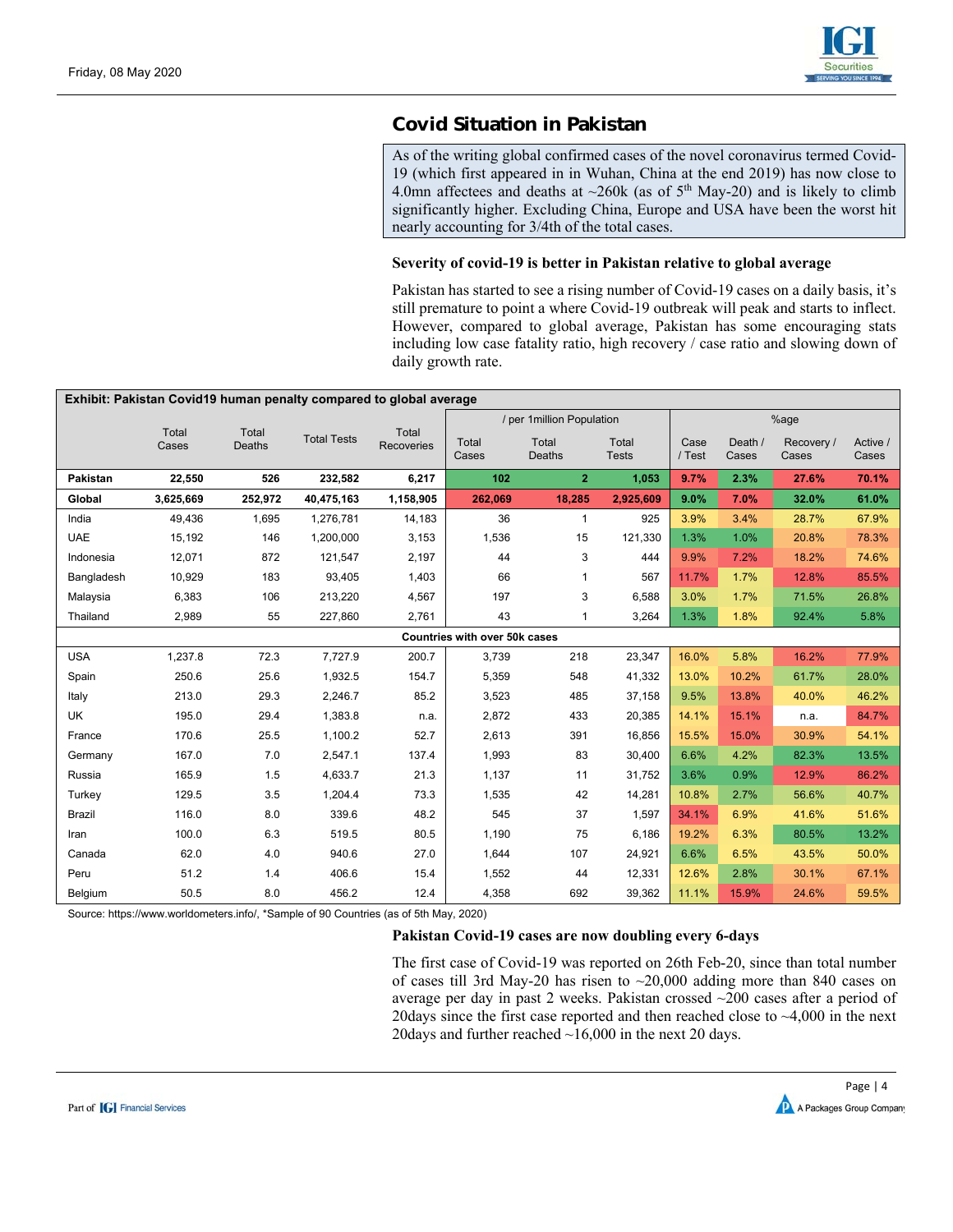

| Exhibit: Pakistan reported covid 19 cases |              |                |                   |  |  |  |  |  |  |  |
|-------------------------------------------|--------------|----------------|-------------------|--|--|--|--|--|--|--|
| Date                                      | No. of Cases | days to 2x     | <b>Total Days</b> |  |  |  |  |  |  |  |
| 16-Mar-20                                 | $0 - 125$    | 19             | 19                |  |  |  |  |  |  |  |
| 18-Mar-20                                 | ~250         | $\overline{2}$ | 21                |  |  |  |  |  |  |  |
| 20-Mar-20                                 | ~100         | $\overline{2}$ | 23                |  |  |  |  |  |  |  |
| 24-Mar-20                                 | ~1000        | 4              | 27                |  |  |  |  |  |  |  |
| 31-Mar-20                                 | ~2000        | 7              | 34                |  |  |  |  |  |  |  |
| 7-Apr-20                                  | $-4000$      | 7              | 41                |  |  |  |  |  |  |  |
| 19-Apr-20                                 | ~18000       | 12             | 53                |  |  |  |  |  |  |  |
| 30-Apr-20                                 | ~16000       | 11             | 64                |  |  |  |  |  |  |  |
|                                           |              |                |                   |  |  |  |  |  |  |  |
| Average days for cases to 2x              |              | 6              |                   |  |  |  |  |  |  |  |

#### **Sindh and Punjab being most affected province**

Province wise Punjab and Sindh nearly has ~37% each of the reported cases followed by KPK at 16%. For Sindh major Sindh a large number of cases pertains to travellers from Iran which have been quarantined. Both KPK and Sindh accounts for nearly 53% of the total cases, but is responsible for nearly ~67% of the total deaths.

| Exhibit: Province wise cases break-up |       |              |        |                   |
|---------------------------------------|-------|--------------|--------|-------------------|
| Province                              | %age  | No. of cases | Deaths | <b>Recoveries</b> |
| Punjab                                | 37%   | 8420         | 156    | 3073              |
| Sindh                                 | 36%   | 8189         | 148    | 1671              |
| <b>KPK</b>                            | 16%   | 3499         | 194    | 875               |
| Baluchistan                           | 7%    | 1495         | 21     | 206               |
| GB                                    | 2%    | 386          | 3      | 282               |
| ICT                                   | 2%    | 485          | 4      | 56                |
| <b>AJK</b>                            | $0\%$ | 76           | 0      | 54                |
| Total                                 |       | 22550        | 526    | 6217              |

#### **Pakistan has seen relatively less severe Case Fatality Rate**

Compared to global average Pakistan case fatality rate has been relatively less severe at <2.3% compared to global average of ~7.0%. But again these numbers are in the early cycle of infection spread. A more realistic measure is the rise in test conducted and the number of new cases. As of latest, overall test conducted per 1m population in Pakistan is pretty low at 962 compared to global average of >7,000.



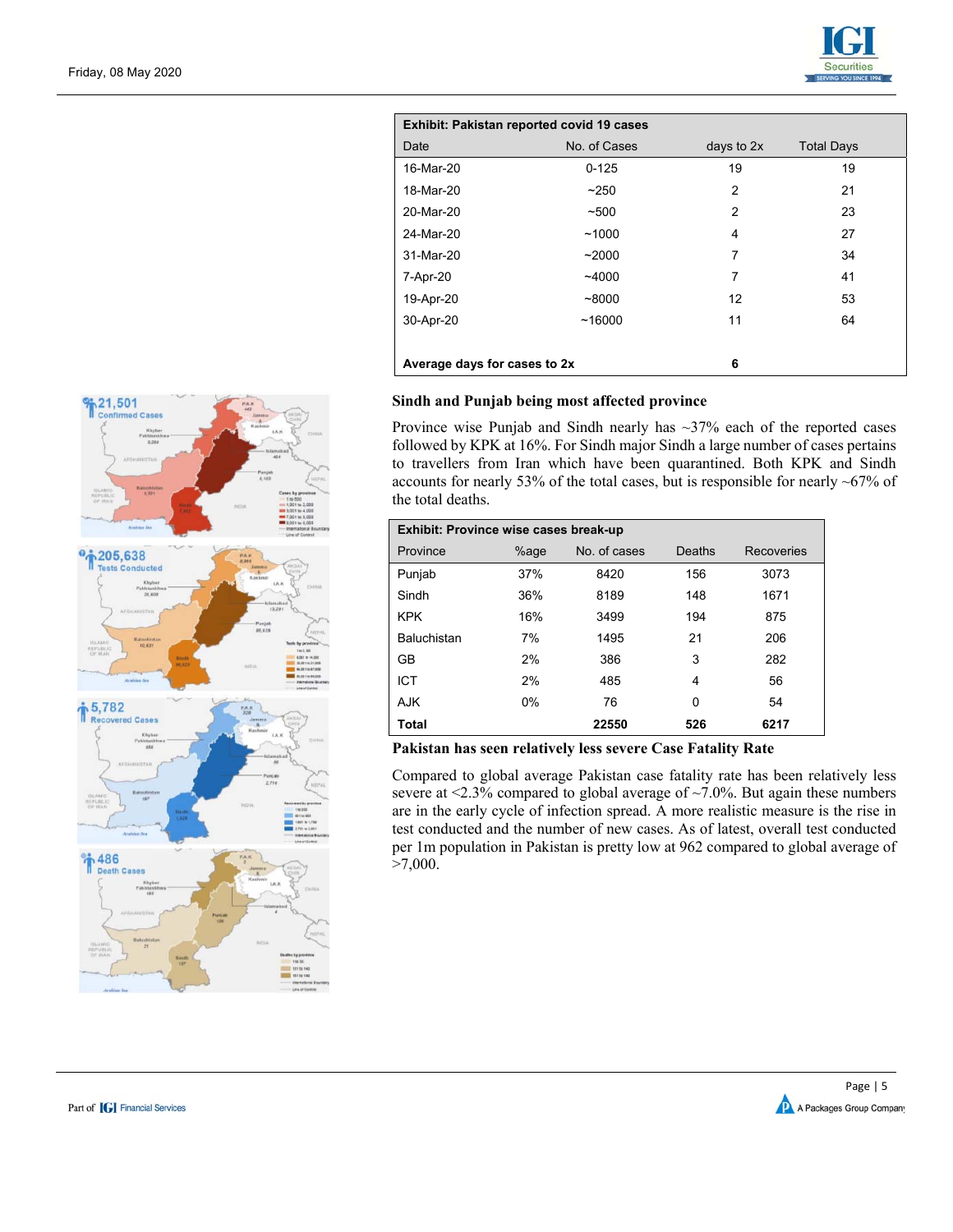





*Source: UN-OCHA (Pakistan)* 

#### **However newer cases per tests conducted are rising fast**

Similarly, new tests conducted that have shown positive cases for Pakistan stands at 9.5% result is slightly higher than the global average of 9.4% but compared to India and Bangladesh is on the higher side. Moreover, recent data highlights rising number of cases per new test conducted.

#### **Government health authorities mulling to increase the number of daily test**

The government has also mulled to increase the number of testing capacity. As of current Pakistan testing capacity is at 6,000 per day, whereas a plan to scale-up total daily tests to 20,000 by Ministry of National Health Services, Regulation and Coordination (MoNHSR&C) and the National Institute of Health (NIH) is also underway.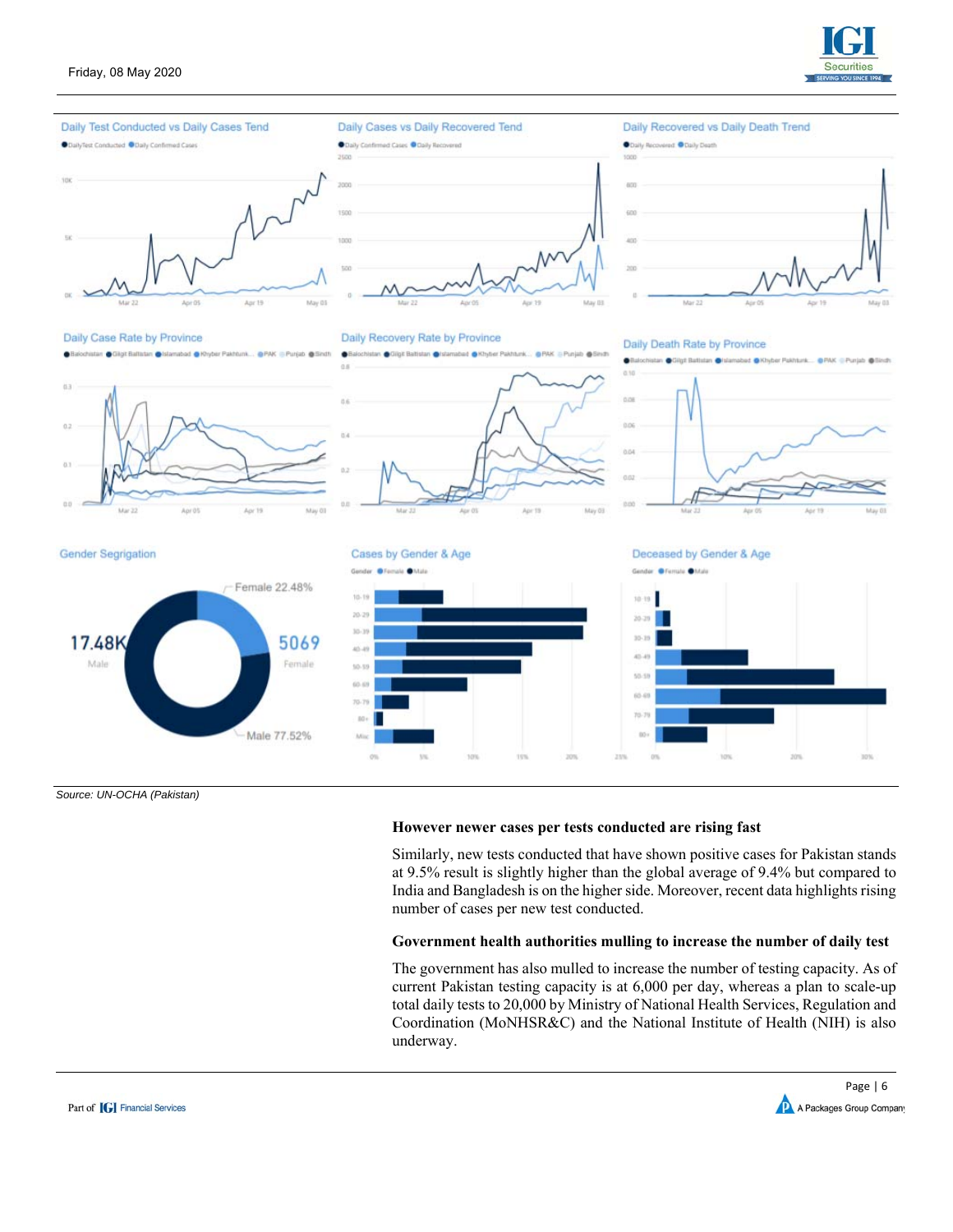

#### **…which could start to reflect on increase number of cases**

With increase in more test conducted per day we may see a rise in total cases. For instance, as of current Pakistan Case / Test ratio stands at ~9.5% compared to global average of 9.4%. Considering the government manages to increase total testing capacity per day to 20k for the next 15 days, the total new tests would come-up to 300k. Keeping everything else constant a similar Case/test would mean total number of new cases could reach well above >28K (if the lockdown measures remain intact and effective).

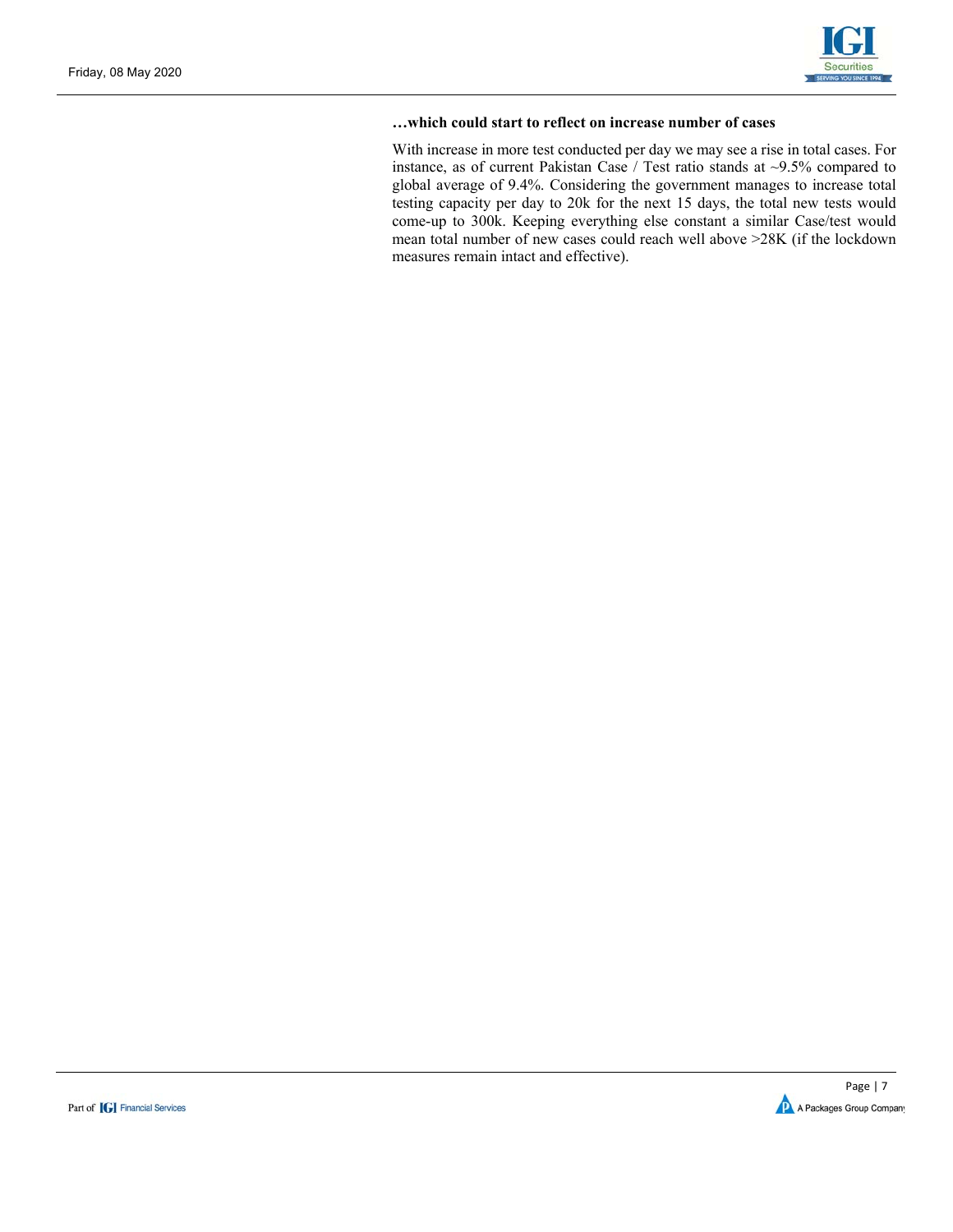

# **Pakistan Covid policy response**

### **Pakistan policy response to combat Covid-19 has been 'Lockdown', which has been successful in restricting spread of outbreak**

Contact bans and lockdowns are the main measures taken by the government to reduce contagion and in order to prevent the health system from being overrun. On 24th of Mar-20 total cases in Pakistan crossed 1,000, the government of Pakistan in-line with international practices announced a 'lockdown' with variable degree of severity in different provinces. Sindh provincial government held a more severe lockdown while KPK and Punjab to lesser degree of severity. The lockdown was initially put in place till 14th of Apr-20 and then extended to till 30th of April. Classified as 'Smart Lockdown', it includes quarantining areas with high infection ratio city by city and progressively opening up of essential good producing manufacturers.

| <b>Exhibit: Lockdown</b>                   |               |                 |                         |                                     |                       |  |
|--------------------------------------------|---------------|-----------------|-------------------------|-------------------------------------|-----------------------|--|
|                                            | <b>Start</b>  | <b>End Date</b> | 1st<br><b>Extension</b> | 2 <sub>nd</sub><br><b>Extension</b> | <b>Total Days</b>     |  |
| Sindh                                      |               |                 |                         | 9-May-20                            | 46                    |  |
| Punjab                                     |               |                 |                         |                                     |                       |  |
| <b>KPK</b>                                 | 24-Mar-20     | 14-Apr-20       | 30-Apr-20               |                                     | 40                    |  |
| <b>AJK</b>                                 |               |                 |                         | Not<br>announced                    |                       |  |
| Balochistan                                |               |                 |                         |                                     |                       |  |
| Gilgit-Baltistan                           | 22-Mar-20     | 21-Apr-20       | 30-Apr-20               |                                     | 42                    |  |
|                                            |               |                 |                         |                                     |                       |  |
|                                            | <b>Strict</b> |                 |                         | Ease                                |                       |  |
| Exhibit: drop in new cases after lock-down |               |                 |                         |                                     |                       |  |
|                                            | New cases     | Growth          | <b>Tests Per</b>        |                                     | New Cases /           |  |
| Per day (average)                          | Per day       | (median)        | day                     |                                     | <b>Test Conducted</b> |  |
| Before Lockdown                            | 63            | 1 27            | 475                     |                                     | 13.2%                 |  |
| After Lockdown                             | 494           | 1.07            | 5162                    |                                     | 9.6%                  |  |

| <b>Exhibit: Social measures</b>                                 |                              |                                                                                                            |
|-----------------------------------------------------------------|------------------------------|------------------------------------------------------------------------------------------------------------|
| Ban on Public Gathering                                         | 慈                            | Ban on gathering of more than 4-5 people                                                                   |
|                                                                 |                              | Social Distancing                                                                                          |
|                                                                 |                              | Limit domestic flights                                                                                     |
|                                                                 |                              | International inbound travellers to go through a mandatory medical check-up or quarantined                 |
| Restriction on air travel                                       |                              | Setup of mass screening and availability of testing kits at entry and exit points                          |
|                                                                 |                              | Travelers with symptoms banned from boarding aircraft with heavy penalties                                 |
|                                                                 |                              | Limited flights open for Pakistan nationals strand outside                                                 |
|                                                                 |                              | Setup of mass screening and availability of testing kits at entry and exit points                          |
| Limit Domestic and inter-province<br>transit                    | 63                           | Limit passengers per vehicle                                                                               |
|                                                                 |                              | Free movement for goods allowed for inbound and outbound logistics                                         |
| Temporary shut-down of institutes                               | $\textcolor{blue}{\bigcirc}$ | Closure of mass-gathering at places of worship, wedding halls and shopping malls.                          |
| or places of public gathering<br>(Education, Shopping, Mosques) |                              | Virtual classes encouraged                                                                                 |
| Closure of workplaces (excluding                                |                              | Essential industries allowed to remain open, however encouraged workers social distancing an health safety |
| that categorised as essential                                   | gena<br>K                    | Other industries kept open on a case-by-case basis                                                         |
| industries)                                                     |                              | Encouraged work-from-home where possible                                                                   |

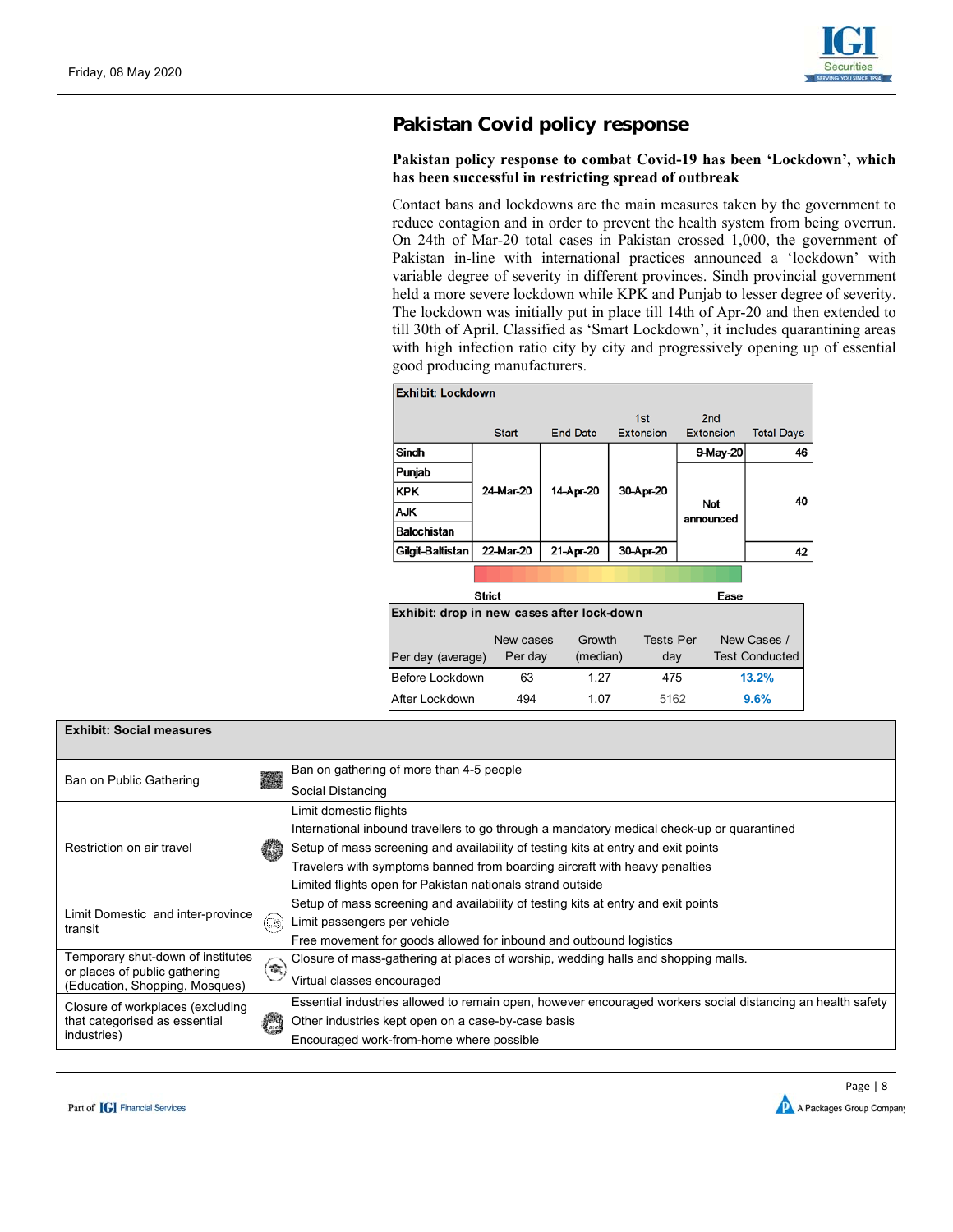

|                                                             |                     | Exhibit: Monetary measures to combat impact of Coivd-19 and facilitate business                                                                                                                                                                                                                                                                                                                                                                                                                                                                                                                                                                                                                                                                                                                                                                                                                                                                                                                                                                                                                                                                                                                                                                                                                                                                                                                                                                                                                                                                                                                                                                                                                                                                                                                                                                                                                                                          |
|-------------------------------------------------------------|---------------------|------------------------------------------------------------------------------------------------------------------------------------------------------------------------------------------------------------------------------------------------------------------------------------------------------------------------------------------------------------------------------------------------------------------------------------------------------------------------------------------------------------------------------------------------------------------------------------------------------------------------------------------------------------------------------------------------------------------------------------------------------------------------------------------------------------------------------------------------------------------------------------------------------------------------------------------------------------------------------------------------------------------------------------------------------------------------------------------------------------------------------------------------------------------------------------------------------------------------------------------------------------------------------------------------------------------------------------------------------------------------------------------------------------------------------------------------------------------------------------------------------------------------------------------------------------------------------------------------------------------------------------------------------------------------------------------------------------------------------------------------------------------------------------------------------------------------------------------------------------------------------------------------------------------------------------------|
| <b>Measures</b>                                             |                     | Comments                                                                                                                                                                                                                                                                                                                                                                                                                                                                                                                                                                                                                                                                                                                                                                                                                                                                                                                                                                                                                                                                                                                                                                                                                                                                                                                                                                                                                                                                                                                                                                                                                                                                                                                                                                                                                                                                                                                                 |
| Policy Rate                                                 | ٩                   | Monetary policy: SBP Reduced target policy rate by a cumulative 425bps to 9%                                                                                                                                                                                                                                                                                                                                                                                                                                                                                                                                                                                                                                                                                                                                                                                                                                                                                                                                                                                                                                                                                                                                                                                                                                                                                                                                                                                                                                                                                                                                                                                                                                                                                                                                                                                                                                                             |
| Tax relief<br>measures                                      | كوي                 | Reduced taxes and duties: ECC also allowed to reduce different taxes and duties on import and supply of different food<br>items for alleviating the adverse impact of Covid-19. Rate of advance tax on import of different pulses is reduced to 0% from<br>2%. individuals and associations of persons providing tea, spices, dry milk and salt to USC without a brand name will pay<br>1.5% withholding tax instead of 4.5%. Individuals and AoP receiving payments from USC for supplying ghee, sugar, pulses,<br>and wheat flour shall be charged 1.5% withholding tax instead of 4.5% earlier. ACD (additional customs duty) @ 2% on soya<br>bean oil, canola oil, palm oil and sunflower oil (and on these four oil seeds) has also been exempted.<br>Special package for the Construction Sector: Construction sector given some special incentives to operate to provide<br>support to economy and daily wage workers. While the proposed framework intends to provide amnesty to holders of<br>undocumented assets, the third of its nature in the last two years, it also brings in relaxed tax measures to prop up<br>investment in the real estate sector and induce construction activities to support employment and circulation of money in the<br>economy.                                                                                                                                                                                                                                                                                                                                                                                                                                                                                                                                                                                                                                                                |
| Monetary<br>Assistance                                      |                     | <b>IMF: RFCC from IMF worth USD 1.386bn</b><br><b>World Bank: USD 200mn</b><br>ADB: USD 2mn (USD 500mn and USD 300mn through Ehsaas Program)<br>Other Countries: USD ~100mn                                                                                                                                                                                                                                                                                                                                                                                                                                                                                                                                                                                                                                                                                                                                                                                                                                                                                                                                                                                                                                                                                                                                                                                                                                                                                                                                                                                                                                                                                                                                                                                                                                                                                                                                                              |
| Ease of<br>Doing<br><b>Business</b>                         | $\langle 0 \rangle$ | Banking Transaction fee: Fee waived-off for online banking transactions.<br>Debt Burden Ratio: Relaxation of debt burden ratio from 50% previously to 60%<br>Requiatory Approval System (RAS) for ease of doing business: Key feature of the system is to the business customers<br>updated about the status of their requests routed through banks from the day it is received at SBP. (electronically submit<br>foreign exchange operations related cases to the Foreign Exchange Operations Department)<br>Fair-value adjustment: Allowing all companies, following relief from the requirements contained in IFRS 9 (IAS 39),<br>requiring recording of fair value adjustments of equity instruments held as FVPL (Fair Value through Profit or Loss) in the<br>Statement of Profit or Loss.<br>Extension in period for adjustment of exchange losses for PSO: In order to cover up the losses incurred by PSO and<br>Oil Sector due to devaluation of Pakistani rupee, ECC in principal agreed to a maximum of 60 days period for the adjustment<br>of exchange gain or loss w.e.f 1-3-2020 and directed the Power Division to resolve the issue in consultation with Finance<br>Division.<br>Duty drawback and refunds to improve liquidity approved by ECC: Economic Coordination Committee (ECC) also<br>approved Rs.75 billion for FBR to enable them to payback the sales tax and income tax refunds, duty drawbacks and<br>customs duties which is due for the last 10 years. The amount shall help approximately 676055 beneficiaries by improving<br>their liquidity position.                                                                                                                                                                                                                                                                                                                                              |
| Other<br>Monetary<br>measures -<br>Credit relief<br>schemes |                     | 'Temporary Economic Refinancing Facility' termed TERF: Under this scheme, the SBP will refinance banks to provide<br>financing at a maximum rate of 7 percent for 10 years to end-user for setting up of new industrial units. The total size of the<br>scheme is PKR 100 billion, with a maximum loan size per project of PKR 5 billion. It can be accessed by all manufacturing<br>industries, excluding power sector, where an SBP refinance facility for renewable energy projects already exists.<br><b>Banking CCB:</b> Reducing the Capital Conservation Buffer (CCB) by 100bps to 1.5%<br>Hospitals and medical centres: Providing them a facility to meet their financial needs namely the SBP Refinance Facility<br>to Combat COVID-19 (RFCC). Hospitals and medical centres engaged in fight against COVID-19 are allowed to avail<br>financing against their existing equipment and purchase of refurbished equipment as well as in creation of special<br>facility/isolation ward to deal with COVID-19. Moreover, maximum coverage of 60% of civil works for setting up separate<br>/isolation facility, has also been enhanced to 100%.<br>Relief package to borrowers availing loans under Refinance Schemes: Expanding the scope of recently announced<br>relief package for households and businesses, relaxation to defer repayment of principal amount to one year for corporate,<br>consumer, agriculture, SMEs and microfinance sectors. With this deferment of principal, the complete repayment<br>schedule/tenor of the loan will be extended by one year. The borrowers will, however, continue servicing their mark up<br>during the period of principal deferment. In case borrowers are not able to service mark-up payment, banks/DFIs may<br>reschedule/restructure the loan in such a manner that tenor of the loan can go up to one year beyond the existing maximum<br>tenor of the respective scheme. |
| Other relief<br>measures                                    | 0                   | Deferment of FPA till June 2020: ECC approved the deferment of monthly and quarterly fuel adjustments in the electricity<br>bills of the consumers till June 2020. The whole exercise will have a total impact of PKR 151bn on the Government.<br>Reduction in Petroleum Prices: Local Petrol and Diesel prices slashed to provide relief to consumers: Petrol and diesel<br>prices were cut substantially by PKR 20/ltr each for the month of Mar-20 only as a relief to end consumers and again by<br>PKR 15/litre by April end.                                                                                                                                                                                                                                                                                                                                                                                                                                                                                                                                                                                                                                                                                                                                                                                                                                                                                                                                                                                                                                                                                                                                                                                                                                                                                                                                                                                                       |

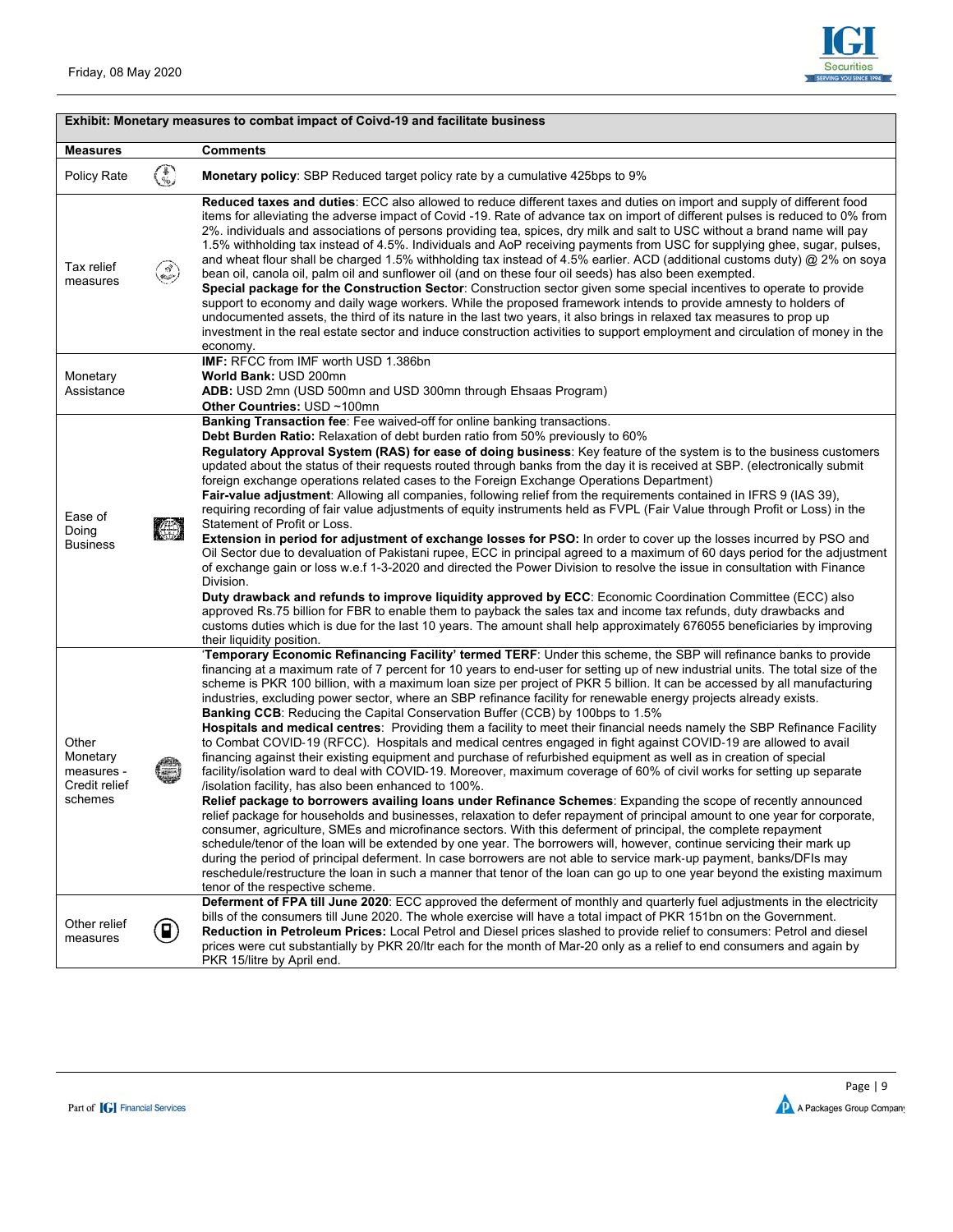

#### **Economic Relief Package: Support measures to aid local economy and help firms overcome a temporary economic shock**

To counter off the impact of Covid-19, the Prime Minister (PM) Imran Khan also announced a fiscal stimulus package worth PKR ~1.2trn or roughly USD 7.5bn (~2.6% of the GDP) with an estimated direct relief package worth PKR 0.9trn (USD 5.4bn) aimed at low income earners / vulnerable families and a cash flow support package for other industries estimated at PKR 0.3trn (USD 2.1bn). Noteworthy is majority of the economic package includes funding that was already a part of budget 2020. The relief package will tend to curb growing anticipation of rising food and other essentials prices with the help of food subsidy package of PKR 50bn at utility stores and a wheat procurement package of PKR 280bn. Moreover, daily-wage earners (estimated at 7million) will be given PKR 3,000/month as a compensation for loss of income during the lockdown and reduced economic activity.

| <b>Exhibit: Government Fiscal stimulus package</b>         |          |  |  |  |  |  |  |  |  |
|------------------------------------------------------------|----------|--|--|--|--|--|--|--|--|
| <b>PKRbn</b>                                               |          |  |  |  |  |  |  |  |  |
| <b>Wheat Procurement</b>                                   | 280.00   |  |  |  |  |  |  |  |  |
| Daily wages (labour) - PKR 3,000 per month for 7mn monthly | 200.00   |  |  |  |  |  |  |  |  |
| Relief for Poor - extension of Ehsas and BISP              | 150.00   |  |  |  |  |  |  |  |  |
| Utility stores                                             | 50.00    |  |  |  |  |  |  |  |  |
| Utility bill payment to be paid in 3 months instalments    | 110.00   |  |  |  |  |  |  |  |  |
| Reduced prices of MoGas/HSD and Kerosene by PKR 15/litre   | 70.00    |  |  |  |  |  |  |  |  |
| Direct relief package for low-income earners               | 860.00   |  |  |  |  |  |  |  |  |
| <b>Emergency Energy Provision</b>                          | 100.00   |  |  |  |  |  |  |  |  |
| National Disaster Management Authority (NDMA)              | 25.00    |  |  |  |  |  |  |  |  |
| Health and other medical supplies                          | 15.00    |  |  |  |  |  |  |  |  |
| Other industries and emergency fund                        | 140.00   |  |  |  |  |  |  |  |  |
| <b>Financial Support to SME</b>                            | 100.00   |  |  |  |  |  |  |  |  |
| Accelerated tax refunds to export industry                 | 100.00   |  |  |  |  |  |  |  |  |
| <b>Financial Measures</b>                                  | 200.00   |  |  |  |  |  |  |  |  |
| Total (estimated)                                          | 1,200.00 |  |  |  |  |  |  |  |  |

*Source: Various Newsprint, IMF* 



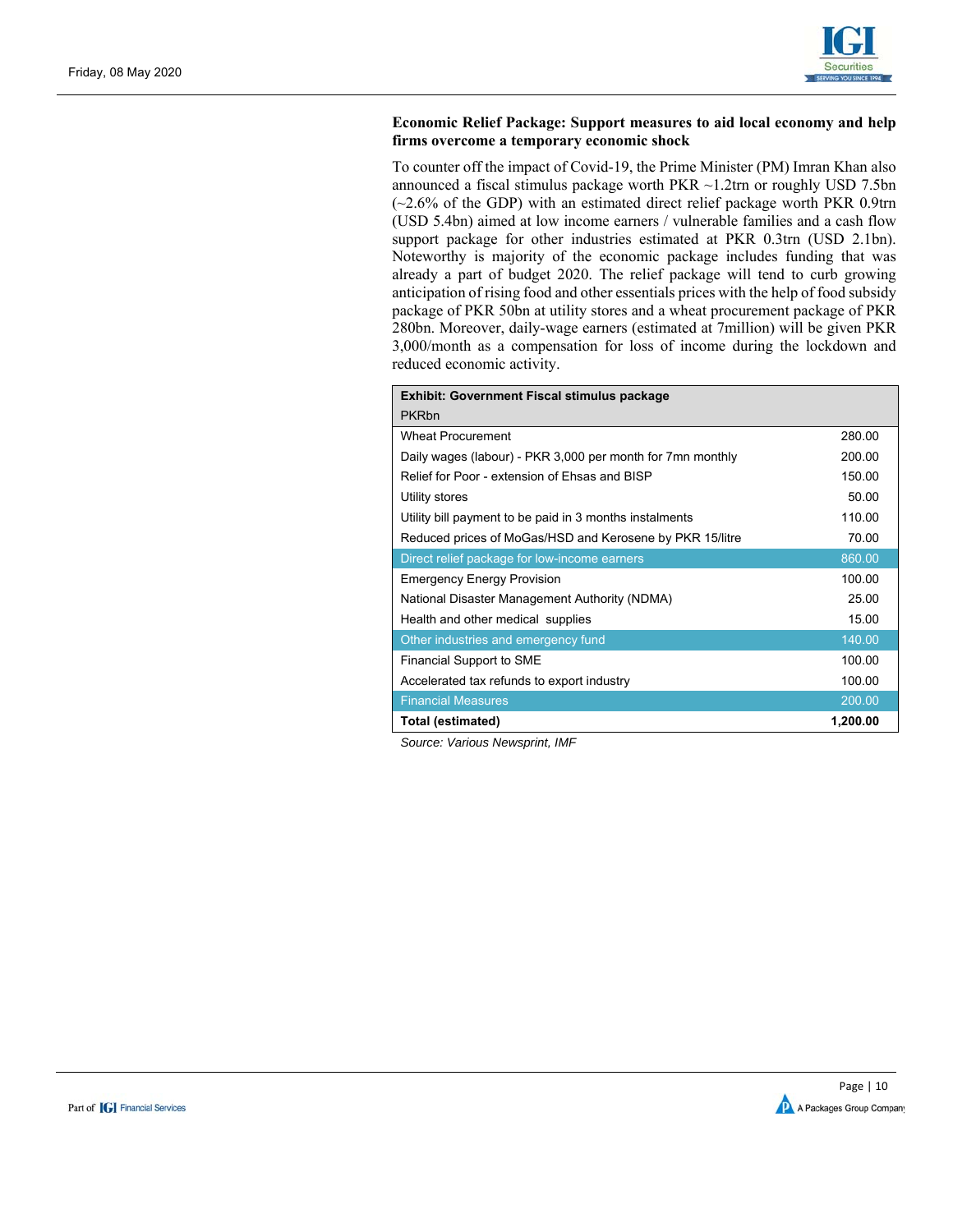

# **Growth outlook**

#### **The growth disruption is expected to be driven by: A hit to domestic demand and a disruption of supply chains**

With economy already showing signs of slowing down in 2020 (pre-Covid-19 estimated at 2.6%), we believe growth now post-Covid-19 will be significantly affected in 4q, taking our baseline case to 0.6% growth in Fy20 putting a revision by nearly 200bps. Large-scale manufacturing sector has already been exhibiting negative growth in 7mFy20 along with major cash crops (cotton), are likely to see significant output declines. Moreover, various service activities including, domestic trade, transport and retail already in a dire situation will likely suffer most during the announced lockdown. Based on our estimate 4q economic penalty will be close to PKR 0.9trn which is pretty much in-line with various estimates given by economic analyst.

| <b>Exhibit: 4g GDP Contraction</b> |                        |                 |              |                    |                   |                 |  |  |  |  |  |
|------------------------------------|------------------------|-----------------|--------------|--------------------|-------------------|-----------------|--|--|--|--|--|
| 4q GDP Contraction y/y             | <b>GDP Growth Rate</b> | <b>GDP</b> Loss |              | Sector-wise Growth |                   |                 |  |  |  |  |  |
|                                    |                        | <b>PKRbn</b>    | <b>USDbn</b> | Agri               | <b>Industrial</b> | <b>Services</b> |  |  |  |  |  |
| $0.0\%$                            | 2.6%                   | 0.0             | 0.0          | 1.5%               | $-6.5%$           | $6.0\%$         |  |  |  |  |  |
| $-3.0\%$                           | 2.0%                   | (289.2)         | (1.8)        | 1.5%               | $-7.0%$           | 5.0%            |  |  |  |  |  |
| $-6.0\%$                           | 1.3%                   | (578.4)         | (3.6)        | 1.5%               | $-7.3%$           | 4.0%            |  |  |  |  |  |
| $-9.1%$                            | 0.6%                   | (872.4)         | (5.5)        | 1.5%               | $-7.5%$           | 3.0%            |  |  |  |  |  |
| $-12.0%$                           | $-0.1%$                | (1, 156.8)      | (7.2)        | 1.5%               | $-7.8%$           | 2.0%            |  |  |  |  |  |
| $-15.0%$                           | $-0.7%$                | (1,446.0)       | (9.0)        | 1.5%               | $-8.0%$           | 1.0%            |  |  |  |  |  |

| <b>Exhibit: GDP growth estimates</b> |         |          |         |      |         |         |       |                          |                           |       |       |       |  |
|--------------------------------------|---------|----------|---------|------|---------|---------|-------|--------------------------|---------------------------|-------|-------|-------|--|
|                                      | 2008    | 2009     | 2010    | 2018 | 2019    | 2020e   | 2021e | 2022e                    | <b>Previous Estimates</b> | 2020e | 2021e | 2022e |  |
| <b>GDP</b>                           | $5.0\%$ | 0.4%     | $2.6\%$ | 5.5% | 3.3%    | 0.6%    | 2.8%  | 4.1%                     | <b>IGI Research</b>       | 2.7%  | 3.7%  | 4.6%  |  |
| IMF (estimates)                      |         |          |         |      |         | $-1.5%$ | 2.0%  | --                       | <b>IMF</b>                | 2.4%  | 3.0%  | 4.5%  |  |
| Market Average                       |         |          |         |      |         | 0.8%    | 3.0%  | $\overline{\phantom{a}}$ | Market Average            | 2.6%  | 3.8%  | --    |  |
| Agri.                                | 1.8%    | 3.5%     | $0.2\%$ | 3.9% | 0.8%    | 1.5%    | 1.5%  | 2.0%                     |                           |       |       |       |  |
| Industrial                           | 8.5%    | $-5.2\%$ | 3.4%    | 4.9% | 1.4%    | $-7.5%$ | 2.0%  | $3.0\%$                  |                           |       |       |       |  |
| <b>Commodity Producing</b>           | 5.1%    | $-0.9%$  | 1.8%    | 4.5% | $1.1\%$ | $-3.2%$ | 1.7%  | 2.5%                     |                           |       |       |       |  |
| Service                              | 4.9%    | 1.3%     | $3.2\%$ | 6.2% | 4.7%    | 3.0%    | 3.5%  | 5.0%                     |                           |       |       |       |  |

#### **Near-term inflation is expected to drop to single digit territory and 3m fwd real interest rates by Sep-20 will likely jump to >3%; prompting anther 100bps cut**

CPI inflation has moderated: Headline inflation has started to moderate with Apr-20 national CPI printing a growth of +8.5% from a high of 14.6% posted in Jan-20. Partially, this was led by delay in administration energy prices, reduced POL prices and high interest rates anchoring overall demand pressures.

#### **Amid lockdown food prices could sore**

Food supply disruption could be another factor that could bulge the CPI curve in the short-medium term. Mainly we say this due to transportation and distribution of staple food items which can become a challenge. Moreover, the situation can be exacerbated owing to panic buying and stockpiling by consumers.

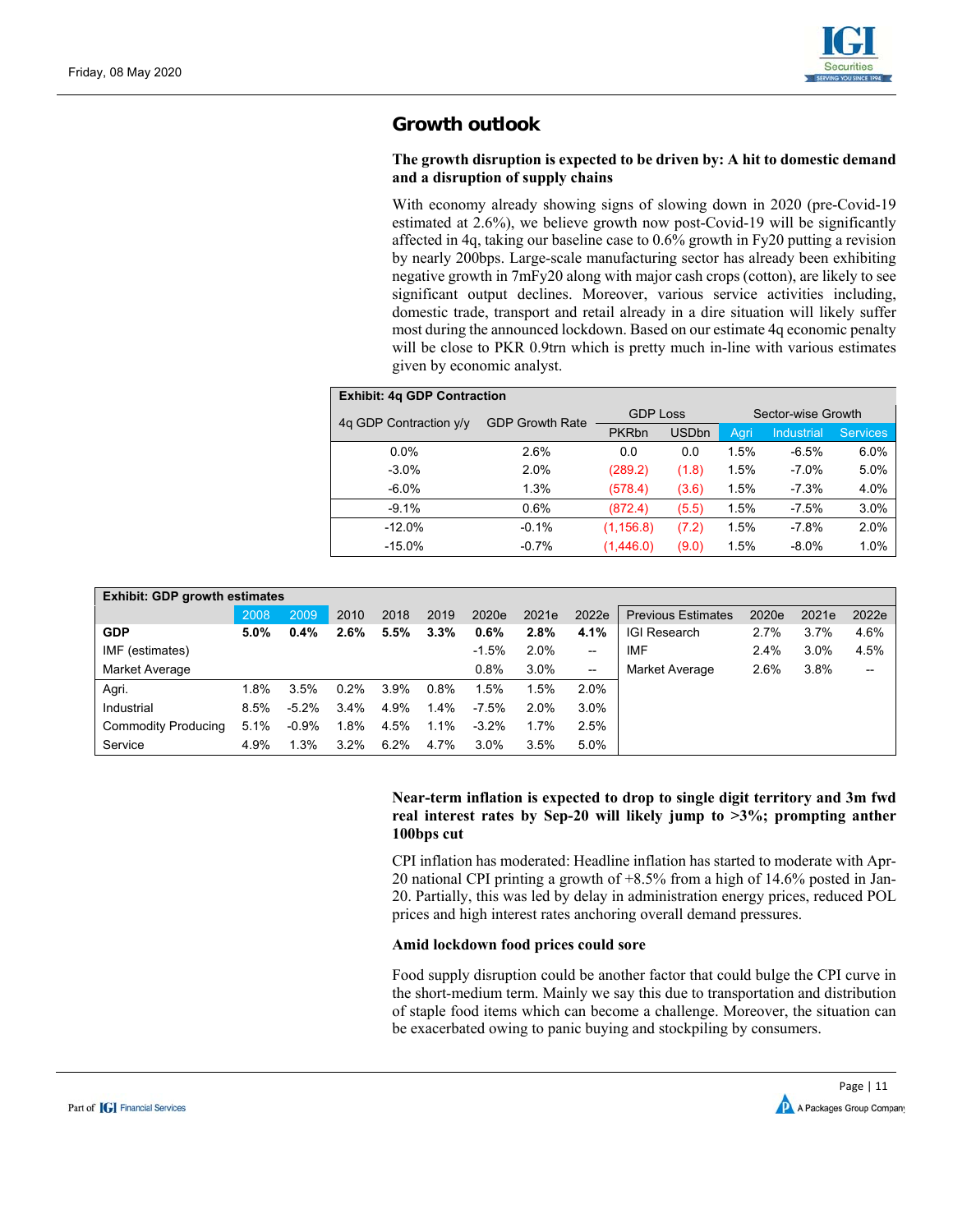

#### **… government subsidy to utility stores could limit basic food items prices**

Government has set aside PKR 50bn under economic relief package for utility stores; in order to keep daily essential food items prices controlled, this will come handy considering upcoming high demand season of Ramadan.

#### **Low international oil prices will come as a relief**

Oil prices will act as relief, but depends how much government will be able to pass-on to end consumer. So far in Mar-20 the government has reduced a cumulative of PKR ~20/litre (1st March PKR 5/litre and 25th March by PKR 15/litre) on Mogas and HSD. which will further ease price pressure. We estimate this will have a direct impact of 40-50bps reduction on headline CPI. Similarly, electricity prices amid drop in international oil/coal/RLNG prices will lead reduced tariffs in form of fuel price adjustments (OGRA has cut RLNG price for the month of Apr-20, by USD 1.6/mmbtu,  $~16\%$ ). To top it up, government has also directed utility companies' electricity/gas to defer bill payment by endconsumer on a 3-month instalment basis.

In a medium-long term increased fiscal financing will majorly be funded via commercial banks. To avoid a potential fallout on private sector, SBP and government combined have eased up borrowing rates for long-term machinery imports and allowed banks to restructure/defer existing loans for SME and Agrisector. Nevertheless, this expansionary fiscal policy will although reinforces inflationary expectations, but lack of demand will more than soften up such inflationary pressures in our view.

#### **Outlook:**

For FY20, we maintain our headline inflation projection at 11-11.5%, whereas near-term inflation is expected to drop to single digit territory. As a conservative estimate our 3-months forward real interest rates by Sep-20 will likely jump to >3%. This may prompt a further subjective reduction in interest rates by a further  $\sim$ 100bps.

#### **Current Account Deficit to remain manageable as import benefit will be more than able to overcome weaknesses in exports and remittances**

C/a deficit showed a sharp deceleration with 8mFy20 total deficit recorded USD 2.8bn compared to USD 9.8bn (~71%y/y decline). Trade cover improved to 10months as imports contracted by  $\sim$ 17% y/y along with a modest +3%y/y increase in exports (led by textiles and food). Moreover, improvement in C/a balance along with foreign direct and portfolio investments inflows of USD 2.1bn (USD 0.4bn outflows previous year same period) started to reflect on country's improving balance of payment (BOP) terms, which by Feb-20 end turned positive to USD 5.0bn. Moreover, with disbursement from IMF and other bilateral agencies country's gross FX reserve reached closed just shy of USD 19.0bn, improving trade and import cover to just over 10 and 4 months.

Imports to slow down significantly owing to reduce oil prices: Oil prices have nearly halved to USD ~32/bbl (Arab light) since the outturn of OPEC+ meeting and reduced demand amid rising anticipation of Covid-19 global demand contraction. This should come as a blessing for Pakistan whereby oil imports roughly accounts for 25% of total import bill. As per our oil analyst, reduction of USD ~30/bbl means Pakistan could potentially save up to estimate a USD 10/bbl. drop could USD 4.5-5.0bn annually or  $\sim$ 1.6% of the GDP of FX savings.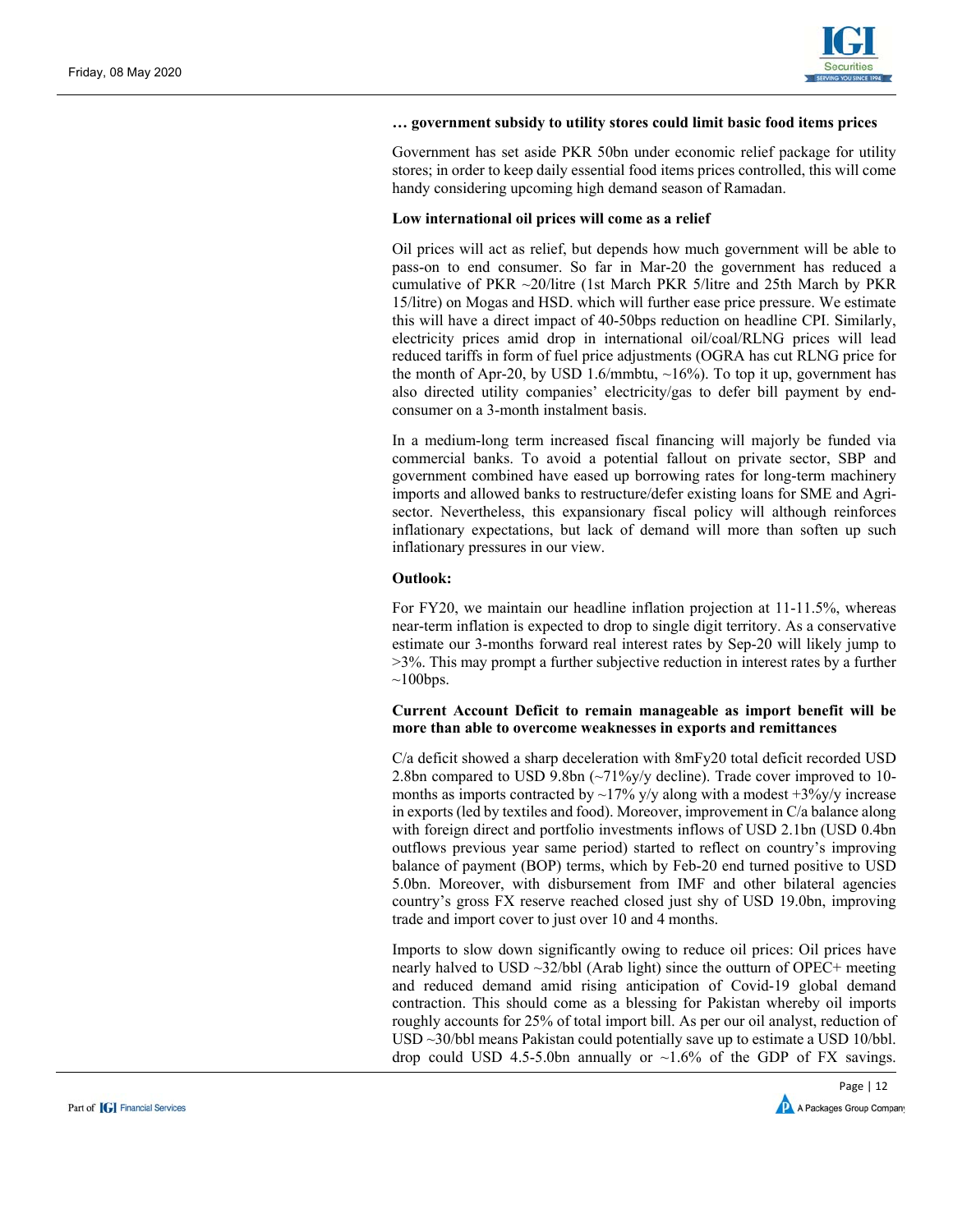

Similarly, drop in major commodity prices globally including metal and agriproducts (constitute roughly  $\sim 20\%$  of import basket) will also come as a favourable deal.

#### **Weak global growth outlook to weigh on Pakistan exports**

Reduced global demand to limit overall exports orders: Under textiles, resumption of China manufacturing units will likely restore demand of Pakistan base material textiles (cotton, cotton yarn and cotton cloth) which covers nearly  $\sim$ 24% of the total export receipts. Whereas supply chain disruption and reduced demand for value chain items (Knitwear, Towels, Bed-wears etc.) will be hit hard. Although recently earmarked nearly PKR 100bn for exporters including disbursement of sales tax refunds to exports and deferment of existing loan repayments; this cash subsidy will unlikely push exports demand in our view. Similarly export of food items (Pakistan second biggest export group) will likely experience some level of halt as government will likely build up inventories for staple food to ward off any potential supply disruption and price rise.

#### **Remittances to slowdown as un/semi-skilled labour will be the hardest hit**

Similar to exports slowdown in global economic activity will impact flow of remittances in Pakistan. Saudi Arabia, UAE and other GCC contributed nearly USD 8.0bn or  $\sim$  53% of the total remittances received during 8mFy20 (USD) 15.13bn). Nearly 96% of the registered labour force reside in these three regions and a vast majority of this is categorised under unskilled and semi-skilled labour which have been the hardest hit during the global lockdowns.

Earlier we had projected C/a deficit to clock in under  $\sim$ 2.0% of the GDP or USD 5.9bn, as we had build-up expectation of ease of machinery and material imports, amid SBP and government combine effort to resume investment cycle. However, in **8m Fy20 cumulative c/a deficit has clocked in at USD 2.8bn**. Although it's too early to estimate the damage or benefit of Covid-19 will have on country exports and imports, we have build-up a potential scenario whereby remaining 3months leading to year end can have on c/a balance. Our best case incorporates a 10%, 15% and 15% reduction in exports, imports and remittances, while worst case we have incorporated a 30%, 45% and 35% reduction under respect heads. Keeping everything else constant, either way overall c/a deficit will remain under  $\sim$ 2% of the GDP. In Fy21 resumption and recovery of global economic activity will dictate further guidance on c/a balance.

| <b>Exhibit: Current Account Balance under different scenarios</b> |              |         |         |            |                 |            |                   |            |            |  |  |  |
|-------------------------------------------------------------------|--------------|---------|---------|------------|-----------------|------------|-------------------|------------|------------|--|--|--|
|                                                                   | 2018<br>2019 |         | 9mFy20  |            | Fy20 (expected) |            | <b>Assumption</b> |            |            |  |  |  |
| In USD <sub>bn</sub>                                              |              |         |         | Scenario 1 | Scenario 2      | Scenario 3 | Scenario 1        | Scenario 2 | Scenario 3 |  |  |  |
| Export (goods)                                                    | 24.8         | 24.3    | 18.3    | 23.7       | 23.1            | 22.5       | $-10%$            | $-20%$     | $-30%$     |  |  |  |
| Import (goods)                                                    | 56.6         | 52.8    | 32.9    | 42.3       | 40.6            | 39.0       | $-15%$            | $-30%$     | -45%       |  |  |  |
| Services Balance                                                  | $-6.1$       | $-4.3$  | $-2.4$  | $-3.3$     | $-3.3$          | $-3.3$     | $0\%$             | $0\%$      | $0\%$      |  |  |  |
| Pr. Income Bal.                                                   | $-5.5$       | $-5.7$  | $-4.3$  | $-5.7$     | $-5.7$          | $-5.7$     | 0%                | 0%         | 0%         |  |  |  |
| Sc. Income. Bal. (ex-Rem)                                         | 3.6          | 2.8     | 1.6     | 2.2        | 2.2             | 2.2        | 0%                | $0\%$      | $0\%$      |  |  |  |
| Remittances                                                       | 19.9         | 21.8    | 17.0    | 21.8       | 21.2            | 20.7       | $-15%$            | $-25%$     | $-35%$     |  |  |  |
|                                                                   |              |         |         |            |                 |            |                   |            |            |  |  |  |
| C/a Balance                                                       | $-19.9$      | $-13.8$ | $-2.8$  | $-3.5$     | $-3.0$          | $-2.6$     |                   |            |            |  |  |  |
| C/a (%age of GDP)                                                 | $-6.3%$      | $-4.9%$ | $-1.3%$ | $-1.3%$    | $-1.1%$         | $-0.9%$    |                   |            |            |  |  |  |

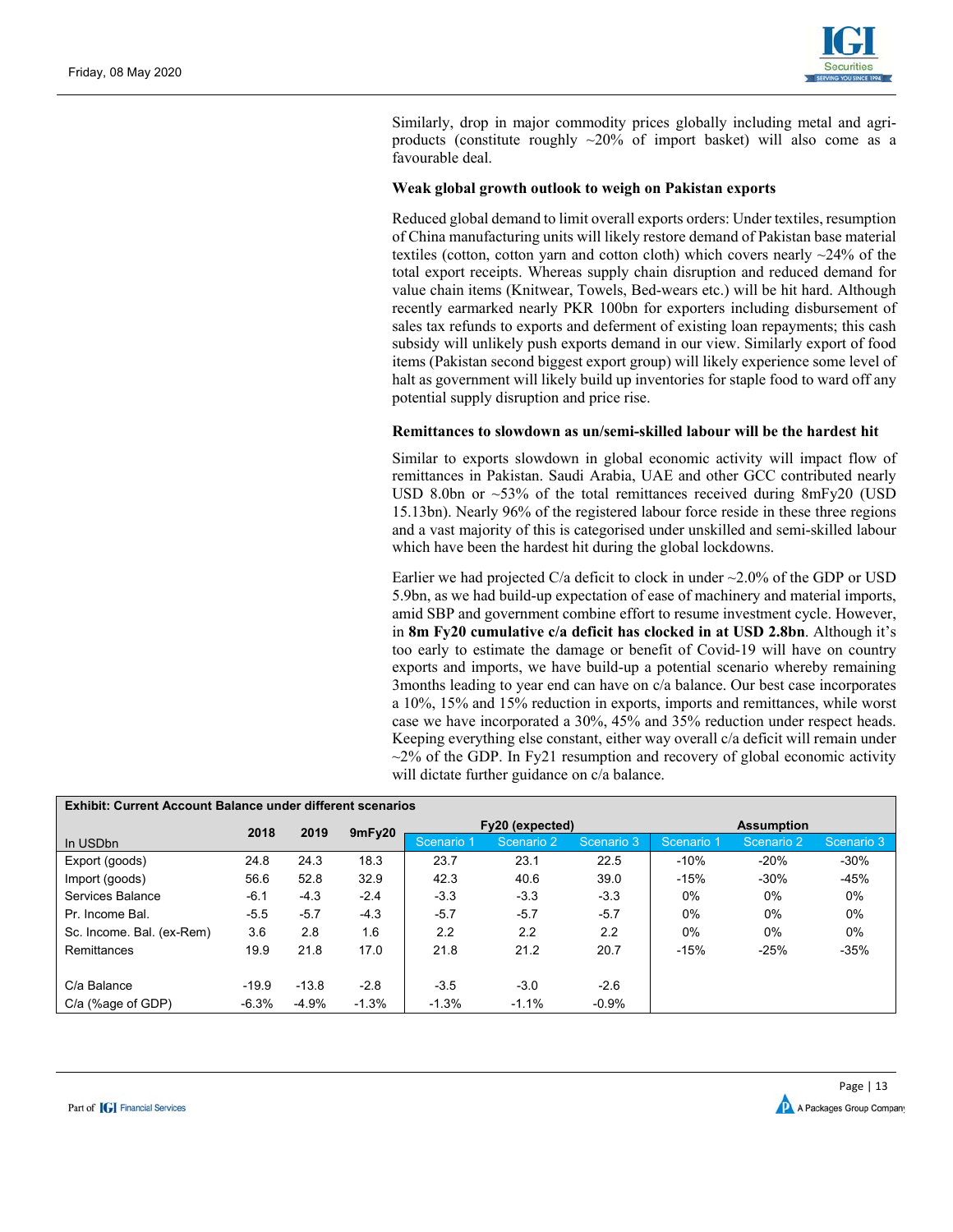

#### **Improvement in C/a balance along with foreign investments inflows have been key in building up FX Reserves and thus extending stability to PKR**

Improvement in C/a balance along with foreign direct and portfolio investments inflows of USD 2.1bn (USD 0.4bn outflows previous year same period) is clearly visible on country's balance of payment (BOP), which by Feb-20 end turned positive to USD 5.0bn. Moreover, with disbursement from IMF and other bilateral agencies country's gross FX reserve closed just shy of USD 19.0bn, improving trade and import cover to just over 10 and 4 months.

#### **EM currencies under the bout of Covid-19 risks, witnessing large quantities of capital outflows in anticipation that fiscal constraints; PKR was no exception**

However, since the global outbreak of Covid-19 (Jan-20 end) much of the EM witnessed a large quantities of capital outflows in anticipation that fiscal constraints will make these countries ability to service debt difficult and investors' rushing into the USD as a safe asset. Given the choice much of these EM allow the exchange rate to cushion some of the capital outflow shock, causing currency devalue against USD including that in Pakistan. PKR touched a high of 167 against USD showing an 8% depreciation in a matter of 30days. Moreover, with capital flows out, by Mar-20, overall drawdown on FX was USD 1.5bn reaching USD 17bn from a high of USD 18.8bn witnessed in Jan-20.

#### **If disbursements fall below the projected amount, things may turn unfavourable and exacerbate country's pre-existing external account problems**

With C/a balance relatively comfortable, sources of financing external debt will pose some challenge, particular for Pakistan whereby its already under a IMF EFF. As per IMF Pakistan total external repayments in 2020 and 2021 amounts to USD 20bn and USD 19.7bn whereas total disbursements (ex-IMF) were more than sufficient to cover up these repayments resulting a positive funding gap of USD ~6.0 in 2020 and 2021 each. However, if disbursements fall below the projected amount, things may turn unfavourable and exacerbate country's preexisting financial problems, requiring Pakistan to tap its already shaky FX reserves base (as of Dec-19 FX reserves to total external debt barely stands 10% one of the lowest in the region).

#### **IMF disbursement and EFF**

On the good part, recently IMF approved disbursement of USD 1.386bn (or 0.5% of the GDP) to Pakistan under its Rapid Financing Instrument (RFI) to counter the economic impact of the Covid-19. This is in addition to USD 6.0bn EFF program which is already underway. Moreover, in addition to this further support on suspension of external debt servicing (estimated amount of outstanding debt of USD ~13bn) for a period between May-20 to Dec-20 is also under consideration, which has already been provided to 45 out of 77 countries. Both of these disbursement will come as a relief on balance of payment and also on fiscal accounts.

**Reduced domestic demand and government stimulus packages will worsen already ailing country's fiscal situation** 

Even before Covid-19, government tax team struggled to meet up with budged tax target of PKR 5.5trn. Tax targets were revised down PKR 5.2trn. Later in Mar-

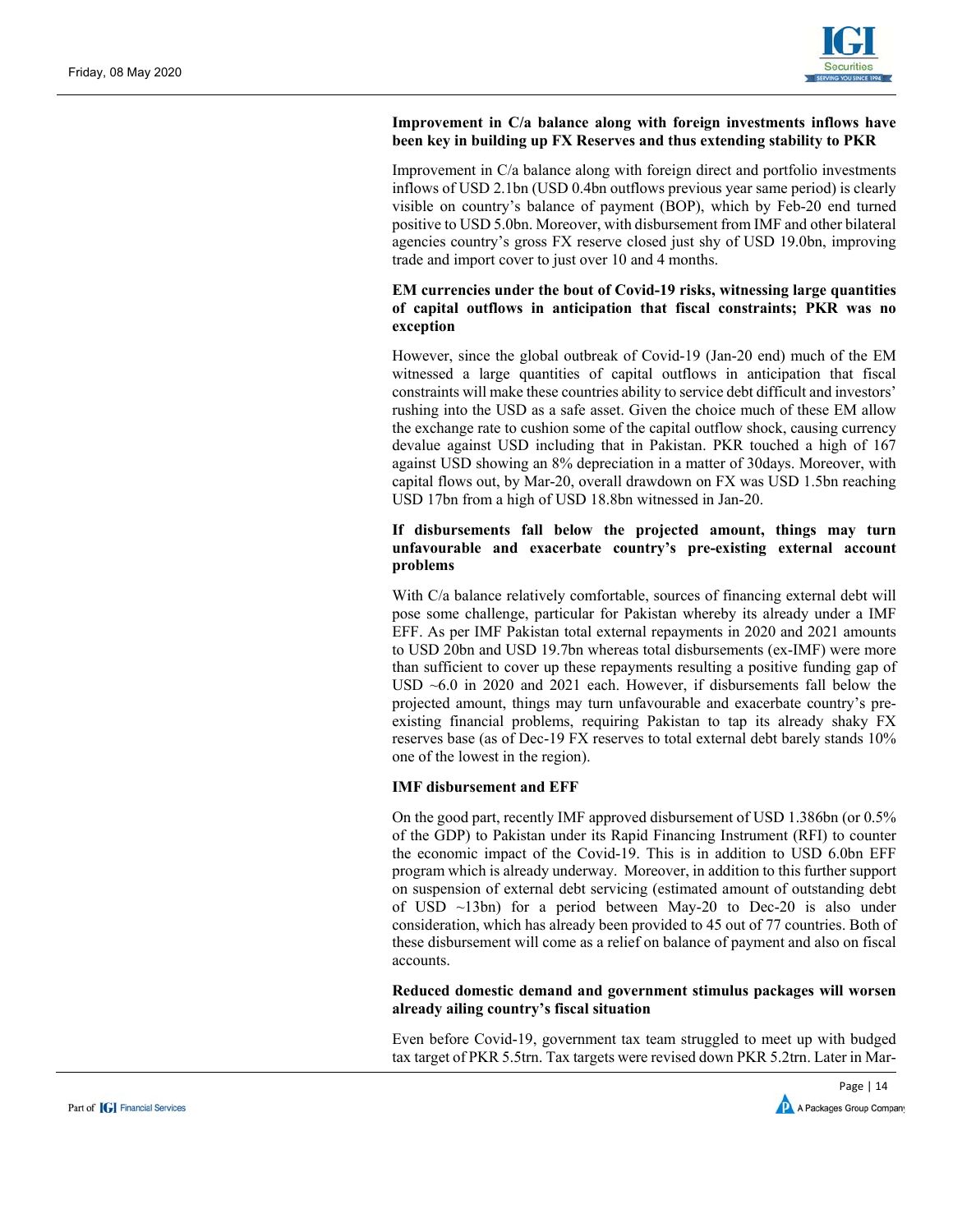

20, FBR further proposed to revise down its tax targets to PKR 4.8trn before IMF second review (approval awaited). With coivd19, the Pakistan tax authorities are likely to stuck in a hard place. Slowdown in aggregate demand will certainly hurt country's sales tax collection, while custom duties collection from imports already revised down by PKR 0.3trn will likely suffer more due to special import duty wavier given to certain industries.

So far in 1hFY20 total sales tax collection stands at PKR 967bn which forms ~46% of the total budgeted amount or PKR 2.1trn. Given major tax collection in 4q of the fiscal year, tax collection will likely deviate significantly. We estimate a 50% reduction in 4q of Fy20 direct/sales/custom and FED could potentially bulge up fiscal deficit to 9.9% keeping everything else constant.

| Exhibit: Tax shortfall incorporating 4g covid19 impact |         |         |         |          |         |                                     |                                |         |         |  |  |
|--------------------------------------------------------|---------|---------|---------|----------|---------|-------------------------------------|--------------------------------|---------|---------|--|--|
|                                                        | 2017    | 2018    | 2019    | 2020b    | 1hFy20  | <b>FY20 (post covid19 expected)</b> |                                |         |         |  |  |
| <b>Gross Tax Collection</b>                            | 4,737   | 4,992   | 5,032   | 6,717    | 2,970   |                                     | Tax shortfall assumption in 4q |         |         |  |  |
| Federal                                                | 3521    | 3,935   | 4,150   | 5,555    | 2,093   |                                     |                                |         |         |  |  |
| Direct taxes                                           | 1379    | 1,563   | 1,659   | 2,082    | 784     | %age of GDP                         | $-20%$                         | $-35%$  | $-50%$  |  |  |
| Indirect taxes (direct Taxes)                          | 2,142   | 2,372   | 2,491   | 3,473    | 1,309   | Direct taxes                        | $-0.4%$                        | $-0.7%$ | $-1.0%$ |  |  |
| - Custom Duties                                        | 491     | 600     | 735     | 1,001    | 328     | <b>Custom Duties</b>                | $-0.2%$                        | $-0.4%$ | $-0.6%$ |  |  |
| - Sales Tax                                            | 1445    | 1.547   | 1.490   | 2.108    | 859     | Sales Tax                           | $-0.4%$                        | $-0.7%$ | $-0.9%$ |  |  |
| - FED                                                  | 206     | 225     | 266     | 365      | 127     | <b>FED</b>                          | $-0.1%$                        | $-0.1%$ | $-0.2%$ |  |  |
| <b>Other Taxes</b>                                     | 304     | 212     | 244     | 267      | 157     | <b>Estimated Shortfall</b>          | $-1.1%$                        | $-1.9%$ | $-2.7%$ |  |  |
| Non-Tax Revenues                                       | 912     | 845     | 638     | 894      | 719     | Estimated tax collection            | 4.700                          | 4,400   | 4,000   |  |  |
| <b>Budget Deficit</b>                                  | $-4.1%$ | $-5.5%$ | $-7.2%$ | $-7.2\%$ | $-2.3%$ | <b>Budget Deficit</b>               | $-8.3%$                        | $-9.1%$ | $-9.9%$ |  |  |

#### **Key economic indicators**

| <b>Exhibit: Key Economic indicators</b> |               |        |        |       |       |       |       |  |  |  |  |  |
|-----------------------------------------|---------------|--------|--------|-------|-------|-------|-------|--|--|--|--|--|
|                                         |               | 2018a  | 2019a  | 2020e | 2021f | 2022f | 2023f |  |  |  |  |  |
| <b>GDP Growth</b>                       | $\%$          | 5.5    | 3.3    | 0.6   | 2.8   | 4.1   | 4.5   |  |  |  |  |  |
| <b>Agricultural Sector</b>              | %             | 3.9    | 0.8    | 1.5   | 1.5   | 2.0   | 2.0   |  |  |  |  |  |
| <b>Industrial Sector</b>                | $\%$          | 4.9    | 1.4    | (7.5) | 2.0   | 3.0   | 5.0   |  |  |  |  |  |
| Service Sector                          | $\%$          | 6.2    | 4.7    | 3.0   | 3.5   | 5.0   | 5.0   |  |  |  |  |  |
| GDP                                     | (PKRtrn)      | 36.5   | 41.1   | 44.6  | 49.4  | 55.2  | 62.7  |  |  |  |  |  |
| GDP                                     | (PKRtrn)      | 36.5   | 41.1   | 44.6  | 49.4  | 55.2  | 62.7  |  |  |  |  |  |
| <b>CPI</b>                              | $\%$          | 4.8    | 6.8    | 11.2  | 7.3   | 7.6   | 9.0   |  |  |  |  |  |
| Discount Rate - Per. Avg.               | %             | 6.5    | 10.1   | 12.8  | 9.2   | 9.0   | 9.0   |  |  |  |  |  |
| <b>Current Account Bal.</b>             | (USDbn)       | (19.9) | (13.8) | (2.7) | (3.8) | (4.0) | (2.1) |  |  |  |  |  |
| C/a Bal. / GDP                          | $\%$          | (6.0)  | (4.6)  | (1.0) | (1.3) | (1.3) | (0.6) |  |  |  |  |  |
| Remittances                             | (USDbn)       | 19.9   | 21.8   | 20.0  | 19.6  | 20.6  | 21.6  |  |  |  |  |  |
| <b>FDI</b>                              | (USDbn)       | 3.5    | 1.7    | 2.0   | 2.4   | 3.1   | 3.8   |  |  |  |  |  |
| <b>SBP Gross Reserves</b>               | (USDbn)       | 9.8    | 7.3    | 14.9  | 20.1  | 24.9  | 34.2  |  |  |  |  |  |
| USD                                     |               | 110.1  | 136.1  | 159.4 | 172.2 | 179.9 | 186.2 |  |  |  |  |  |
| <b>Fiscal Balance</b>                   | $\frac{0}{0}$ | 6.6%   | 8.9%   | 9.3%  | 8.5%  | 7.3%  | 7.0%  |  |  |  |  |  |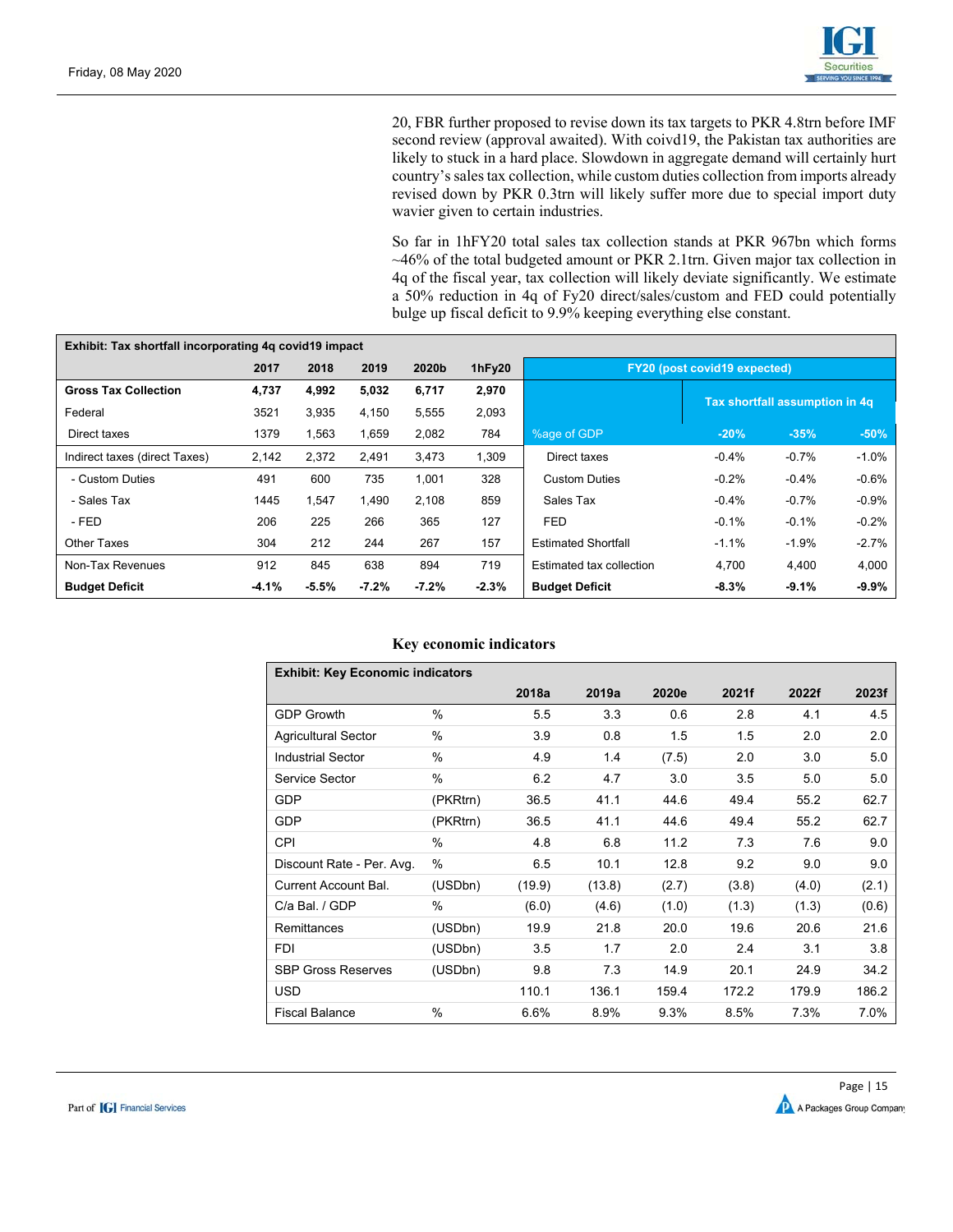# **Sector wise impacts**

| <b>Automobile Assemblers</b> |                                                                                                                                                                                                                                                                                                                                                                                                                                                                                                                                            |                        |
|------------------------------|--------------------------------------------------------------------------------------------------------------------------------------------------------------------------------------------------------------------------------------------------------------------------------------------------------------------------------------------------------------------------------------------------------------------------------------------------------------------------------------------------------------------------------------------|------------------------|
|                              | Sales volumes will be highly impacted due to production shutdown, reduced demand and rising prices                                                                                                                                                                                                                                                                                                                                                                                                                                         |                        |
| Demand and Supply            | - Sales for autos will be severely affected. We see 40-50% monthly volumetric drop till Sep-<br>20 and post that progressive growth. High end passenger cars/SUVs models will likely see<br>less severe volumetric slowdown, whereas low-end models will see a sharp a decline. In<br>that scope PSMC will by far see the sharpest decline. New player Hyundai and Kia will also<br>face significant drop in sales. In addition, credit sales given reduce interest rates will not be<br>sufficient enough to bump up volumes in our view. | Severe                 |
|                              | - Major manufacturers closed down their production unit amid country-wide lockdown.                                                                                                                                                                                                                                                                                                                                                                                                                                                        | <b>Moderate-Severe</b> |
| Pricing                      | - Recent PKR depreciation has led to INDU increased its prices by an average ~15%.<br>Other players are likely to follow suit. Imported raw material prices are down significantly<br>which will benefit but volatile currency market will limit full benefit. Overall gross margins<br>will remain under pressure                                                                                                                                                                                                                         | Mild                   |
| <b>Commercial Banks</b>      |                                                                                                                                                                                                                                                                                                                                                                                                                                                                                                                                            |                        |
|                              | Revenues will come under substantial pressure this year, loan loss provisions will jump and net income will fall materially. So far capital buffers are                                                                                                                                                                                                                                                                                                                                                                                    |                        |
|                              | sufficient, in case of severe outturns of events, a significant stress on banks cannot be ruled out.                                                                                                                                                                                                                                                                                                                                                                                                                                       |                        |
|                              | - Since 2020 SBP has reduced policy rate by 425bps to 9.0% and subsequently made<br>changes to interest rate corridor (IRC). As a result, we see interest income to come<br>substantial pressure this year.                                                                                                                                                                                                                                                                                                                                | <b>Severe</b>          |
| <b>Interest Rates</b>        | - So far loan growth, even though lacklustre, had been one of the few bright spots in recent<br>years, hence with Covid-19, pace of both private and corporate loan growth and spread will<br>be sub-missal due heightened income uncertainty. Secondly SBP has allowed credit<br>customers to avail principal deferment and restructuring of existing loans, which again will<br>impact loan income negatively.                                                                                                                           | <b>Moderate-Severe</b> |
|                              | - Changes in IRC will increase saving deposit cost by 50bps, hence a cumulative decline of<br>425bps in policy rate does not translate into an equal change in cost of deposit. Banks with<br>higher saving as a percentage of total deposit will suffer most.                                                                                                                                                                                                                                                                             | <b>Severe</b>          |
|                              | - Investment yield both on treasury bills have come down more sharply in 1q 2020 down to<br>~8.6% (450bps) and similar situation has been witnessed on bond yield. Reduce yield on<br>government securities will lessen overall investment income.                                                                                                                                                                                                                                                                                         | <b>Moderate-Severe</b> |
|                              | - Fee income most likely to suffer, too as payments business, remittances, ATM fee and<br>other transactions are set to decline in line with economic activity and SBP has waived.                                                                                                                                                                                                                                                                                                                                                         | <b>Severe</b>          |
| <b>Economic Activity</b>     | - Treasury income will be less supportive this year. SBP has reduced reserve requirement<br>on foreign exchange deposits which will increase funds availability at banks. However<br>increased volatility in global currency market, as history teaches will scarcely benefit banks<br>overall FX income. Moreover, seeing a reduction in overall corporate profitability and further<br>decline in pay-out ratios, we see dividend income to be less supportive in 2020.                                                                  | <b>Moderate-Severe</b> |
|                              | - Expense levels are quite inflexible and cannot be reduced in lockstep with the likely strong<br>decline in revenues, resulting in a massive deterioration in the pre-provisioning operating<br>profit (PPOP) margins.                                                                                                                                                                                                                                                                                                                    | <b>Severe</b>          |
| Loan Losses                  | - Loan Recovery ratios will be low and write-downs will escalate. Moreover, despite all<br>mitigating actions taken by government, loan losses will surge, providing an immediate<br>burden on banks' income statement. Hence with the additional hit from surging loan losses<br>on top of that, net income growth will be negative this year.                                                                                                                                                                                            | <b>Severe</b>          |
| Capital and Liquidity        | - Banks have ramped up their capital buffers in 2018 / 2019 and are sufficient to withstand<br>a normal downturn. Moreover, SBP relaxed capital requirement on cash conservation<br>buffer (CCB) and reduce reserve requirement ratio which will support liquidity. However, in<br>case of a severe outturn of Covid-19 on economy a significant stress on bank capital<br>cannot be ruled out.                                                                                                                                            | <b>Moderate-Severe</b> |

#### **Cements**  *Sales volume will remain in check amid reduced fiscal space and challenged economic situation of the country, whereas supply pressures and high finance costs will keep profitability dampened.*  Economic Activity - Economic stressing of general public will substantially reduce construction investment by private participants. **Severe**  Government Relief Package - Provision of relief funds through federally administered Ehsaas Program, adhoc investment in health care facilities and distribution of ration to the masses in addition to reduced tax collections in a recessionary period will incur heavy burden over the national exchequer. Though the IMF has pledged Pakistan to provide USD 1.4bn via its Rapid Financing Instrument (RFI) to combat the economic severities caused by Covid-19, the **Moderate**

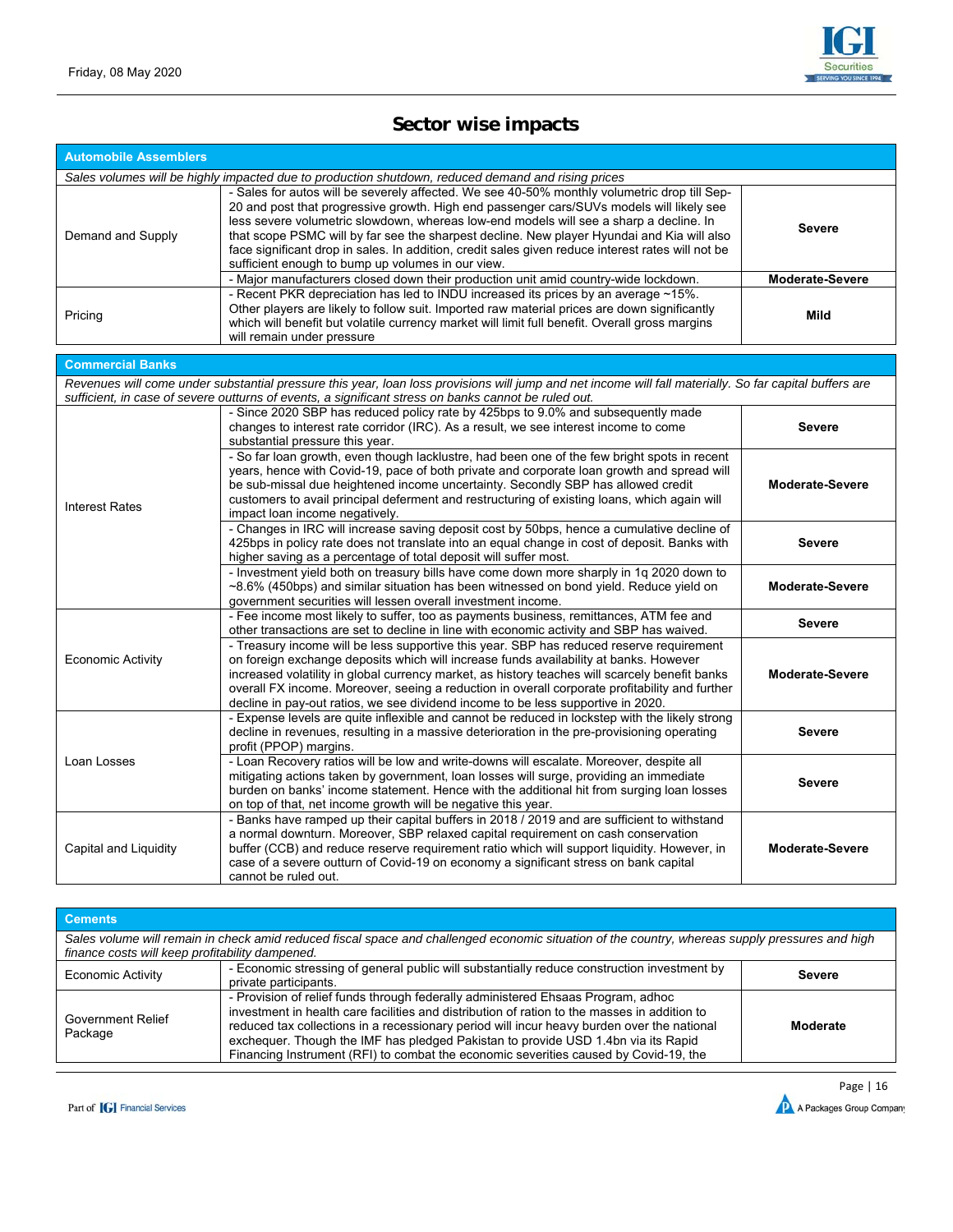

|                             | relief measures might lead to curtailment of development expenditures which will be a huge<br>negative for the economic wellbeing of citizens and construction activities in general.                                                                                                                                                                                                                                                                                                            |          |
|-----------------------------|--------------------------------------------------------------------------------------------------------------------------------------------------------------------------------------------------------------------------------------------------------------------------------------------------------------------------------------------------------------------------------------------------------------------------------------------------------------------------------------------------|----------|
| <b>Construction Package</b> | - The package heavily relies upon the participation of private investors to make it a<br>success, which we believe will be limited since demand of construction end products in<br>general will be laggard in an economically stressed period. Conversely, we believe<br>enhancement and initiation of new development projects by the federal government<br>(though increasing country's debt level) may trigger economic activity which then might<br>follow private pickup of demand as well. | Mild     |
| Interest Rates              | - Though this will lower some burden from the heavily geared cement manufacturers in the<br>shape of reduced debt servicing costs, its ability in picking up demand of general<br>construction activities remains rather limited in the current economically stressed situation.                                                                                                                                                                                                                 | Moderate |

#### **Power Generation & Distribution**

*Categorized under essential industry, power sector to remain operational however demand likely to fall but GoP probe in to IPPs and possible revision of PPAs remain a significant risk* 

| Demand and Supply              | - Lockdown period where industries other than essential have closed down effecting<br>commercial transportation as well: Power Sector is categorized under essential service and<br>has remained operational during the lockdown. However due to lower energy demand and<br>availability of low cost electricity, most FO based IPPs have remained idle, that said,<br>profitability will not be hampered.                                                                                                                           | Mild            |
|--------------------------------|--------------------------------------------------------------------------------------------------------------------------------------------------------------------------------------------------------------------------------------------------------------------------------------------------------------------------------------------------------------------------------------------------------------------------------------------------------------------------------------------------------------------------------------|-----------------|
| CPP payments and cash<br>flows | - Delays in CPP payment are likely to have hurts cash flows of IPPs which under the<br>burden of circular debt have resorted to enhanced borrowings and dividend curtailment.<br>Cash flows are likely to get impacted and we foresee further dividend cuts next year.                                                                                                                                                                                                                                                               | Mild-Moderate   |
| Circular Debt                  | - Circular debt may rise amid cash constraints of Discos': Inability of the Government to<br>service outstanding dues to the power sector has left Discos' in a severe cash crunch. This<br>is expected to further feed into circular debt                                                                                                                                                                                                                                                                                           | Moderate-Severe |
| FPA and deferred<br>payment    | - Deferment of power bills and FPA adjustments: Likely to hurt cost recovery of IPPs and<br>can inflate cash constraints in the short to medium term.                                                                                                                                                                                                                                                                                                                                                                                | <b>Moderate</b> |
| PPA revision                   | - Revision in PPAs for 1994 and 2002 Power Policy IPPs: The severe cash crunch has<br>pushed the Government to review PPAs of existing IPPs, most notably those falling under<br>the 2002 Power Policy. This is due to potential underreporting of benchmark efficiencies<br>and undue profits from efficiency gains. We think the most vulnerable IPPs are Nishat IPPs<br>and Narowal. HUBC's base plant is unlikely to be much affected. Recently IPPs have<br>agreed to mutually work with government to bring down power tariff. | Moderate-Severe |

# **Steel**

*Reduced fiscal space amid tough economic situation and rising prices will keep volumes on check, while high finance costs will keep profitability restricted* 

| <b>Economic Activity</b>            | - Economic stressing of general public will substantially reduce demand of steel products in<br>the country. We expect a negative growth of 30% in volumes as compared to that of FY20.                                                                                                                                                                                                                                                                                                                                                                                                                                                         | <b>Severe</b> |
|-------------------------------------|-------------------------------------------------------------------------------------------------------------------------------------------------------------------------------------------------------------------------------------------------------------------------------------------------------------------------------------------------------------------------------------------------------------------------------------------------------------------------------------------------------------------------------------------------------------------------------------------------------------------------------------------------|---------------|
| <b>Government Relief</b><br>Package | - Substantial allocation of relief funds for citizens to cater the pandemic situation will<br>materially impact allocations of PSDP funds, despite provision of USD 1.4bn by the IMF<br>under its Rapid Financing Instrument (RFI). With possible reduced government PSDP<br>allocations, overall steel demand could be materially hampered.                                                                                                                                                                                                                                                                                                    | <b>Severe</b> |
| <b>Construction Package</b>         | - As discussed in cements above, we do not believe the package will turn out a success in<br>these challenging times wherein aggregate demand will be severely hampered due to<br>possible substantial rise in unemployment index and reduction in disposable incomes, in<br>addition to social distancing measures adopted by government which are naturally opposite<br>to norms of construction dynamics. We believe enhancement and initiation of new<br>development projects by the federal government (though increasing country's debt level)<br>may trigger economic activity which then might follow private pickup of demand as well. | Mild          |
| <b>Interest Rates</b>               | - Though this will lower some burden from the heavily geared steel manufacturers in the<br>shape of reduced debt servicing costs, its ability in picking up demand of general<br>construction activities remains rather limited in the current economically stressed situation.                                                                                                                                                                                                                                                                                                                                                                 | Moderate      |

#### **Oil & Gas: Exploration and Production**

|                   | E&Ps falls under essential industry, thus reduce oil prices/PKR deprecation will have negative/positive for companies' earnings.                                                                                                                                                                                     |      |
|-------------------|----------------------------------------------------------------------------------------------------------------------------------------------------------------------------------------------------------------------------------------------------------------------------------------------------------------------|------|
| Demand and Supply | - Drop in POL product demand due to lockdown has led to closure of refinery's operation<br>(PRL, BYCO, NRL) whereas ATRL and PARCO due to local upliftment of crude are<br>operating at minimum capacity. Refineries are also facing issues of lower upliftment by<br>OMCs which has led to build-up in inventories. | Mild |
|                   | - As a result of lower demand due to Covid-19 lock down, we have taken a production<br>decline of xx%/xx% in oil/gas production in 4QFY20. We have taken major drop in flows<br>from Tal Block, Nashpa and KPD as their production is primarily utilized by ATRL and                                                 | Mild |

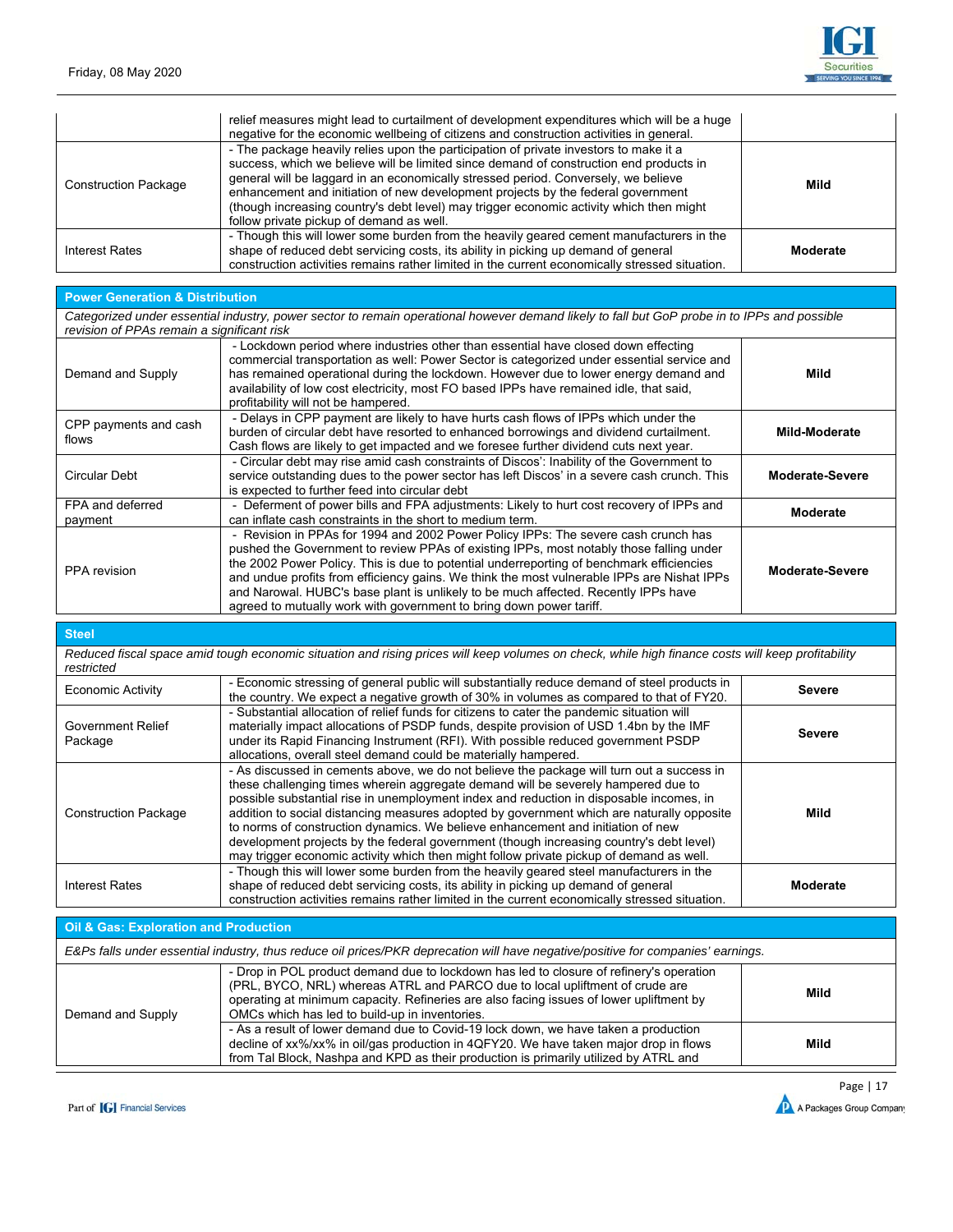

|                         | PARCO. Both refineries are likely to resume to full operations amid imports slowdown and<br>GoP's direction to encourage local procurement from refineries. MARI is likely to be least<br>impacted as fertilizer plants are expected to operate smoothly.                                                                                                                                                                                                                                                                                                                                                                                                                                                                                 |                 |
|-------------------------|-------------------------------------------------------------------------------------------------------------------------------------------------------------------------------------------------------------------------------------------------------------------------------------------------------------------------------------------------------------------------------------------------------------------------------------------------------------------------------------------------------------------------------------------------------------------------------------------------------------------------------------------------------------------------------------------------------------------------------------------|-----------------|
| Oil Prices              | - International oil prices are down by nearly ~60-70%: Drop in international oil prices<br>directly translate in oil revenues where higher contribution in oil revenues is preferred such<br>as POL while gas production is cushioned by floor pricing through Petroleum Policy. Thus<br>we highlight companies with higher gas contribution from fields under PP12 would remain<br>protected from further drop in oil prices (such as PPL and MARI) whereas any recovery in<br>oil price would firstly benefit companies with revenue from gas fields under PP01 or older<br>policies and there onwards benefit PP12 gas fields. However, drop in gas prices are likely<br>to be 'visible if lower oil prices prevail for longer period. | <b>Severe</b>   |
| <b>PKR Depreciation</b> | - PKR depreciation in Mar-20: E&Ps stand prime beneficiary of any weakness in currency<br>as revenues are based on USD. A 1% PKR depreciation roughly translates in to 1%<br>increase in net profitability for all E&Ps. As most of the E&Ps have recorded exchange<br>gains in 3QFY20, appreciation of PKR in Apr-20 may likely lead to exchange losses in<br>40FY20.                                                                                                                                                                                                                                                                                                                                                                    | Moderate        |
| <b>CAPEX</b>            | - Drop in oil prices may lead to cut in exploratory and development spending by E&Ps:<br>Consistently lower oil prices may likely lead to lower exploratory and development expense<br>which in turn would have substantial impact on reserve replacement as substantial<br>reserves are likely to deplete in the coming years.                                                                                                                                                                                                                                                                                                                                                                                                           | Moderate-Severe |
| Import of POL products  | - Recently GoP has allowed refineries to import crude oil: Crude oil imports by refineries<br>indicate towards higher demand of POL products which would likely resume operations of<br>closed plant as GoP expects demand to pick up amid harvesting season. Thus demand for<br>local crude is likely to also pick up however, if refineries remain close or at low throughput<br>then oil and gas production may likely remain depressed.                                                                                                                                                                                                                                                                                               | Mild-Moderate   |

| <b>Oil &amp; Gas: Marketing Companies</b> |                                                                                                                                                                                                                                                                                                                                                                                                                                                                                                                                                                                                                                                                                                                                                                                                                                                                                                                                                                                                                       |                                                  |
|-------------------------------------------|-----------------------------------------------------------------------------------------------------------------------------------------------------------------------------------------------------------------------------------------------------------------------------------------------------------------------------------------------------------------------------------------------------------------------------------------------------------------------------------------------------------------------------------------------------------------------------------------------------------------------------------------------------------------------------------------------------------------------------------------------------------------------------------------------------------------------------------------------------------------------------------------------------------------------------------------------------------------------------------------------------------------------|--------------------------------------------------|
|                                           | OMC have been categorised as essential industry, however country wide lockdown will have hurt overall sales of MS and HSD, while on depreciation<br>of PKR will have negative EPS impact in form of exchange loss.                                                                                                                                                                                                                                                                                                                                                                                                                                                                                                                                                                                                                                                                                                                                                                                                    |                                                  |
| Demand and Supply                         | - Lockdown period where industries other than essential have closed down effecting<br>commercial transportation as well: OMC sector is likely to witness depressed sales during<br>lockdown period. For HSD some support is likely to come in the form of gradual resumption<br>of industries and commercial transport while MS is likely to recover post lockdown. A 0.5mn<br>mton drop in MS/HSD sale is likely to erode EPS by PKR 0.69/2.49/0.37 for<br>PSO/APL/HASCOL. We expect MS/HSD volumes to contract by 70-80% in 4QFY20 while<br>in 1QFY21 volumes are likely to recover. From 2QFY21 we expect volumes to normalize<br>however pre-Covid-19 levels are unlikely to be witnessed before Dec-21.                                                                                                                                                                                                                                                                                                          | <b>Moderate-Severe</b>                           |
| Oil Prices                                | - International oil prices have nearly halved since Mar-20: OMC are likely to witness<br>exchange losses owing to PKR depreciation, however recent ECC decision to allow for<br>exchange gains/losses to be adjusted over 60 days is likely to limit extent of losses. Local<br>upliftment from refineries is likely to result in minimum exposure to exchange gains/losses                                                                                                                                                                                                                                                                                                                                                                                                                                                                                                                                                                                                                                           | <b>Mild-Moderate</b>                             |
| <b>PKR Depreciation</b>                   | - PKR depreciation of nearly ~9% since Mar-20. ECC recently approved 60-day period for<br>adjustment of exchange gains or losses. GoP encouraging local up-liftment from refineries:<br>OMC are likely to witness exchange losses owing to PKR depreciation, however recent<br>ECC decision to allow for exchange gains/losses to be adjusted over 60 days is likely to<br>limit extent of losses. Local upliftment from refineries is likely to result in minimum exposure<br>to exchange gains/losses                                                                                                                                                                                                                                                                                                                                                                                                                                                                                                               | Mild (APL & PSO),<br>Severe (HASCOL)             |
| <b>Circular Debt</b>                      | - Circular debt may rise as in medium term with deferment of bills and FPA till Jun-20: As a<br>relief to consumers, GoP has provided relief to end consumer in shape of deferment of<br>electricity bill and FPA till Jun-20. This in turn may limit full cost recovery for IPPs leading to<br>lower recovery for OMCs. Furthermore, slowdown in industrial activity and increase in fiscal<br>constraints of GoP would also slowdown CPP payments which in turn would further worsen<br>cash position for IPPs leading to further delays cash payment of already build up over dues<br>to OMC sector. Moreover, Sukuk-II has been making slow progress especially after Covid-<br>19 breakout and lockdowns. Thus any further delays may worsen cash position for OMCs<br>and possibility of smaller sub tranche of PKR 200bn Sukuk-II. Thus in our view GoP<br>negotiations with IPP regarding PPA revision would remain critical for further liquidity<br>injection in to energy sector to ease cash constraints. | Mild (APL & HASCOL).<br>Moderate-Severe<br>(PSO) |
| <b>OMC Margins</b>                        | - OMC margins are linked with annual CPI: OMC's annual margin revision is likely face<br>delays similar to FY20 and FY18 where margins were notified 5 months late. Furthermore,<br>as inflation is expected to come down to single digit in FY21, OMC margin increase is likely                                                                                                                                                                                                                                                                                                                                                                                                                                                                                                                                                                                                                                                                                                                                      | <b>Moderate</b>                                  |

to take a hit.

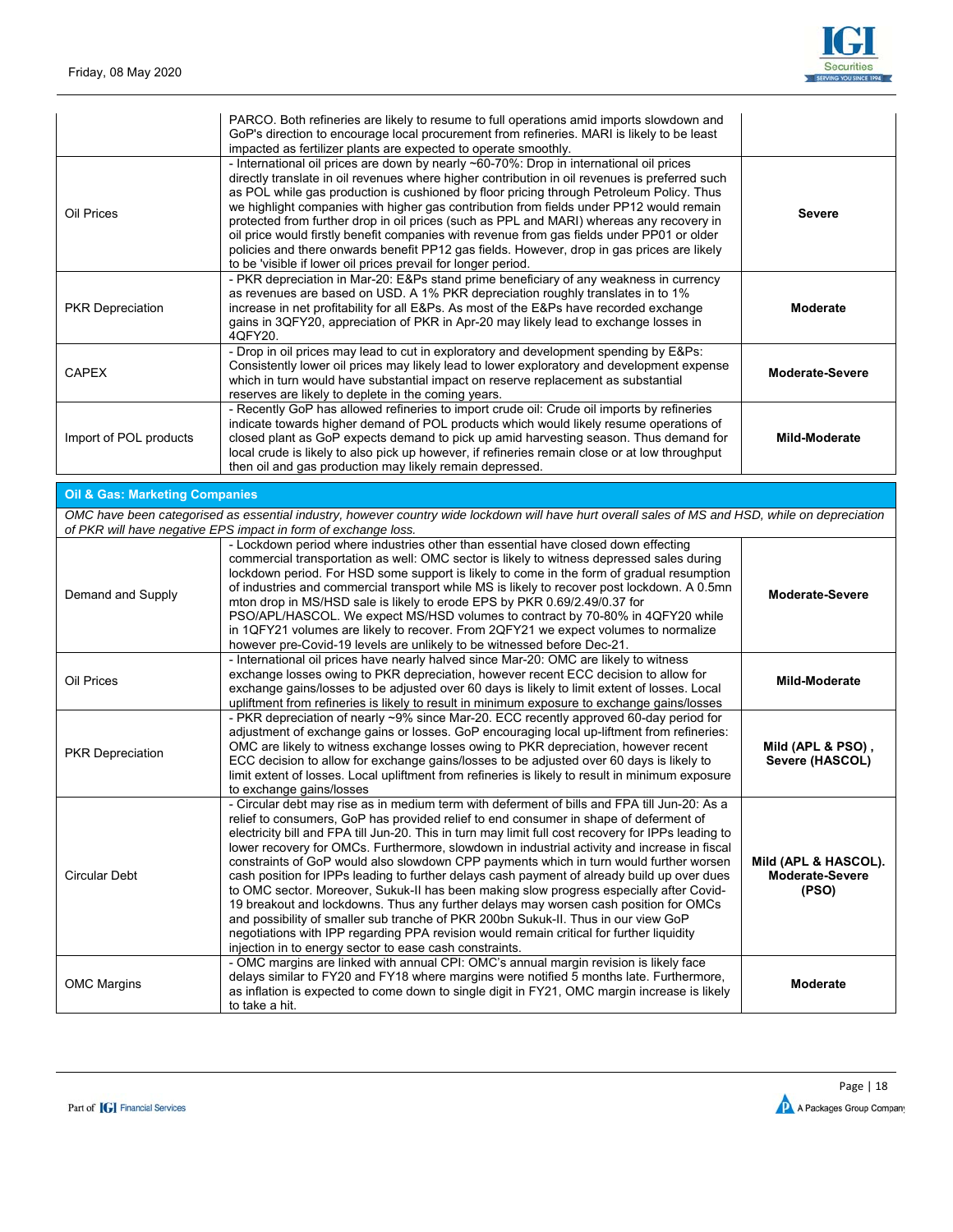

# **Market Response**

**Global equity markets witnessed one of worst performance in 2020 till Mar-20 while recovering slightly in Apr-20** 

| Exhibit: Global Equity Markets Performance |        |                               |        |        |       |     |        |        |        |        |       |                                                        |       |        |               |     |        |       |        |           |        |       |
|--------------------------------------------|--------|-------------------------------|--------|--------|-------|-----|--------|--------|--------|--------|-------|--------------------------------------------------------|-------|--------|---------------|-----|--------|-------|--------|-----------|--------|-------|
|                                            |        | 05/20 04/20 03/20 02/20 01/20 |        |        |       |     |        |        |        |        |       | 2019 2018 2017 2016 2015 2014 2013 2012 2011 2010 2009 |       |        |               |     | 2008   | 2007  | 2006   | 2005 2004 |        | 2003  |
| <b>North America</b>                       |        |                               |        |        |       |     |        |        |        |        |       |                                                        |       |        |               |     |        |       |        |           |        |       |
| <b>SPX</b> Index                           | $-11%$ | $-10%$                        | $-20%$ | $-9%$  | 0%    | 29% | $-6%$  | 19%    | 10%    | $-1%$  | 11%   | 30%                                                    | 13%   | 0%     | 13%           | 23% | $-38%$ | 4%    | 14%    | 3%        | 9%     | 26%   |
| <b>INDU Index</b>                          | $-16%$ | $-15%$                        | $-23%$ | $-11%$ | $-1%$ | 22% | $-6%$  | 25%    | 13%    | $-2%$  | 8%    | 26%                                                    | 7%    | 6%     | 11%           | 19% | $-34%$ | 6%    | 16%    | $-1%$     | 3%     | 25%   |
| SPTSX Index                                |        | $-13\% -13\%$                 | $-22%$ | $-5%$  | 1%    | 19% | $-12%$ | 6%     | 18%    | $-11%$ | 7%    | 10%                                                    | 4%    | $-11%$ | 14%           | 31% | $-35%$ | 7%    | 15%    | 22%       | 12%    | 24%   |
| <b>IBOV</b> Index                          | $-31%$ | $-30%$                        | $-37%$ | $-10%$ | $-2%$ | 32% | 15%    | 27%    | 39%    | $-13%$ | $-3%$ | $-15%$                                                 | 7%    | $-18%$ | 1%            | 83% | $-41%$ | 44%   | 33%    | 28%       | 18%    | 97%   |
| Europe                                     |        |                               |        |        |       |     |        |        |        |        |       |                                                        |       |        |               |     |        |       |        |           |        |       |
| DAX Index                                  | $-19%$ | $-18%$                        | $-25%$ | $-10%$ | $-2%$ | 25% | $-18%$ | 13%    | 7%     | 10%    | 3%    | 25%                                                    | 29%   | $-15%$ | 16%           | 24% | $-40%$ | 22%   | 22%    | 27%       | 7%     | 37%   |
| <b>UKX</b> Index                           | $-22%$ | $-22%$                        | $-25%$ | $-13%$ | $-3%$ | 12% | $-12%$ | 8%     | 14%    | $-5%$  | $-3%$ | 14%                                                    | 6%    | $-6%$  | 9%            | 22% | $-31%$ | 4%    | 11%    | 17%       | 8%     | 14%   |
| <b>CAC</b> Index                           | $-25%$ | $-24%$                        | $-26%$ | $-11%$ | $-3%$ | 26% | $-11%$ | 9%     | 5%     | 9%     | $-1%$ | 18%                                                    | 15%   | $-17%$ | $-3%$         | 22% | $-43%$ | 1%    | 18%    | 23%       | 7%     | 16%   |
| <b>IBEX</b> Index                          | $-29%$ | $-28%$                        | $-29%$ | $-9%$  | $-2%$ | 12% | $-15%$ | 7%     | $-2%$  | $-7%$  | 4%    | 21%                                                    | $-5%$ | $-13%$ | $-17%$        | 30% | $-39%$ | 7%    | 32%    | 18%       | 17%    | 28%   |
| <b>FTSEMIB</b> Index                       | $-26%$ | $-25%$                        | $-27%$ | $-6%$  | $-1%$ | 28% | $-16%$ | 14%    | $-10%$ | 13%    | 0%    | 17%                                                    | 8%    |        | $-25\% -13\%$ | 19% | $-50%$ | $-7%$ | 16%    | 16%       | 15%    | 14%   |
| SX5E Index                                 | $-23%$ |                               | $-26%$ | $-11%$ | $-3%$ | 25% | $-14%$ | 6%     | 1%     | 4%     | $1\%$ | 18%                                                    | 14%   | $-17%$ | $-6%$         | 21% | $-44%$ | 7%    | 15%    | 21%       | 7%     | 15%   |
| Asia                                       |        |                               |        |        |       |     |        |        |        |        |       |                                                        |       |        |               |     |        |       |        |           |        |       |
| <b>SHCOMP</b> Index                        | $-6%$  | $-6%$                         | $-10%$ | $-6%$  | $-2%$ | 22% | $-25%$ | 7%     | $-12%$ | 9%     | 53%   | $-7%$                                                  | 3%    | $-22%$ | $-14%$        | 80% | $-65%$ | 97%   | 130%   | $-8%$     | $-15%$ | 10%   |
| <b>NIFTY</b> Index                         | $-24%$ | $-19%$                        | $-29%$ | $-8%$  | $-2%$ | 12% | 3%     | 29%    | 3%     | $-4%$  | 31%   | 7%                                                     | 28%   | $-25%$ | 18%           | 76% | $-52%$ | 55%   | 40%    | 36%       | 11%    | 72%   |
| <b>SET Index</b>                           | $-19%$ | $-18%$                        | $-29%$ | $-15%$ | $-4%$ | 1%  | $-11%$ | 14%    | 20%    | $-14%$ | 15%   | $-7%$                                                  | 36%   | $-1%$  | 41%           | 63% | $-48%$ | 26%   | $-5%$  | 7%        | $-13%$ | 117%  |
| <b>HSI</b> Index                           | $-15%$ | $-13%$                        | $-16%$ | $-7%$  | $-7%$ | 9%  | $-14%$ | 36%    | 0%     | $-7%$  | 1%    | 3%                                                     | 23%   | $-20%$ | 5%            | 52% | $-48%$ | 39%   | 34%    | 5%        | 13%    | 35%   |
| <b>STI</b> Index                           | $-20%$ | $-19%$                        | $-23%$ | $-7%$  | $-2%$ | 5%  | $-10%$ | 18%    | 0%     | $-14%$ | 6%    | 0%                                                     | 20%   | $-17%$ | 10%           | 64% | $-49%$ | 19%   | 28%    | 14%       | 16%    | 33%   |
| <b>VNINDEX</b> Index                       | $-20%$ | $-20%$                        | $-31%$ | $-8%$  | $-3%$ | 8%  | $-9%$  | 48%    | 15%    | 6%     | 8%    | 22%                                                    | 18%   | $-27%$ | $-2%$         | 57% | $-66%$ | 23%   | 144%   | 29%       | 43%    | $-9%$ |
| <b>MSCI</b>                                |        |                               |        |        |       |     |        |        |        |        |       |                                                        |       |        |               |     |        |       |        |           |        |       |
| MXWDIM Index                               | $-16%$ | $-14%$                        | $-23%$ | $-10%$ | $-1%$ | 24% | $-12%$ | 22%    | 6%     | $-4%$  | 2%    | 21%                                                    | 14%   | $-10%$ | 12%           | 33% | $-44%$ | 9%    | 19%    | 10%       | 15%    | 33%   |
| <b>MXEF</b> Index                          | $-20%$ | $-17%$                        | $-24%$ | $-10%$ | $-5%$ | 15% | $-17%$ | 34%    | 9%     | $-17%$ | $-5%$ | $-5%$                                                  | 15%   | $-20%$ | 16%           | 74% | $-54%$ | 36%   | 29%    | 30%       | 22%    | 52%   |
| <b>MXFM</b> Index                          | $-23%$ | $-23%$                        | $-28%$ | $-6%$  | $0\%$ | 14% | $-19%$ | 28%    | $-1%$  | $-17%$ | 3%    | 21%                                                    | 5%    | $-22%$ | 19%           | 7%  | $-55%$ | 39%   | $-11%$ | 72%       | 21%    | 42%   |
| Pakistan                                   |        |                               |        |        |       |     |        |        |        |        |       |                                                        |       |        |               |     |        |       |        |           |        |       |
| KSE100 Index                               | $-17%$ | $-16%$                        | $-28%$ | $-7%$  | 2%    | 10% | $-8%$  | $-15%$ | 46%    | 2%     | 27%   | 49%                                                    | 49%   | $-6%$  | 28%           | 60% | $-58%$ | 40%   | 5%     | 54%       | 39%    | 66%   |

**Among global commodities, oil, coal and chemical have witnessed substantial decline** 

| <b>Exhibit: Global Commodities</b> |        |        |        |        |        |        |         |       |      |        |        |        |        |        |       |       |        |       |       |        |      |
|------------------------------------|--------|--------|--------|--------|--------|--------|---------|-------|------|--------|--------|--------|--------|--------|-------|-------|--------|-------|-------|--------|------|
|                                    |        |        |        |        |        |        |         |       |      |        |        |        |        |        |       |       |        |       |       |        |      |
|                                    | 05/20  | 04/20  | 03/20  | 02/20  | 01/20  | 2019   | 2018    | 2017  | 2016 | 2015   | 2014   | 2013   | 2012   | 2011   | 2010  | 2009  | 2008   | 2007  | 2006  | 2005   | 2004 |
| International oil prices           |        |        |        |        |        |        |         |       |      |        |        |        |        |        |       |       |        |       |       |        |      |
| <b>WTI</b>                         | $-60%$ | $-69%$ | $-66%$ | $-27%$ | $-16%$ | 34%    | $-25%$  | 12%   | 45%  | $-30%$ | $-46%$ | 7%     | $-7%$  | 8%     | 15%   | 78%   | $-54%$ | 57%   | 0%    | 40%    | 34%  |
| Brent                              | $-57%$ | $-64%$ | $-68%$ | $-25%$ | $-15%$ | 25%    | $-20%$  | 21%   | 55%  | $-36%$ | $-50%$ | $-1%$  | 4%     | 14%    | 22%   | 85%   | $-56%$ | 56%   | 2%    | 46%    | 32%  |
| Arab Light                         | $-69%$ | $-70%$ | $-62%$ | $-23%$ | $-10%$ | 27%    | $-17%$  | 19%   | 77%  | $-43%$ | $-51%$ | 1%     | 2%     | 21%    | 13%   | 89%   | $-53%$ | 59%   | 4%    | 58%    | 17%  |
| International coal                 |        |        |        |        |        |        |         |       |      |        |        |        |        |        |       |       |        |       |       |        |      |
| Coal                               | $-28%$ | $-28%$ | $-2%$  | 3%     | 8%     | $-25%$ | 3%      | 14%   | 73%  | $-25%$ | $-25%$ | $-7%$  | $-14%$ | $-19%$ | 63%   | 7%    |        |       |       |        |      |
| <b>Steel Prices</b>                |        |        |        |        |        |        |         |       |      |        |        |        |        |        |       |       |        |       |       |        |      |
| <b>HRC</b>                         | $-12%$ | $-12%$ | $-12%$ | $-9%$  | 0%     | 3%     | $-13%$  | 15%   | 87%  | $-33%$ | $-14%$ | $-13%$ | $-6%$  | $-8%$  | 17%   | $-1%$ | $-18%$ | 23%   | 30%   | $-40%$ | 24%  |
| <b>CRC</b>                         | $-15%$ | $-15%$ | $-10%$ | $-5%$  | 0%     |        | 4% -15% | 5%    | 82%  | $-31%$ | $-11%$ | $-9%$  | $-11%$ | $-5%$  | $-3%$ | 25%   | $-18%$ | 15%   | 21%   | $-39%$ | 36%  |
| <b>Scrap Steel</b>                 | $-16%$ | $-17%$ | $-25%$ | $-5%$  | $-5%$  |        |         |       |      |        |        |        |        |        |       |       |        |       |       |        |      |
| <b>Metals</b>                      |        |        |        |        |        |        |         |       |      |        |        |        |        |        |       |       |        |       |       |        |      |
| Gold                               | 12%    | 11%    | 4%     | 5%     | 5%     | 18%    | $-2%$   | 14%   | 8%   | $-10%$ | $-1%$  | $-28%$ | 7%     | 10%    | 30%   | 24%   | 6%     | 31%   | 23%   | 18%    | 6%   |
| Copper                             | $-16%$ | $-16%$ | $-20%$ | $-9%$  | $-10%$ | 4%     | $-18%$  | 31%   | 18%  | $-25%$ | $-14%$ | $-7%$  | 4%     | $-21%$ | 30%   | 140%  | $-54%$ | 5%    | 44%   | 40%    | 37%  |
| Silver                             | $-16%$ | $-16%$ | $-22%$ | $-7%$  | 1%     | 15%    | $-9%$   | 6%    | 15%  | $-12%$ | $-19%$ | $-36%$ | 9%     | $-10%$ | 83%   | 48%   | $-23%$ | 15%   | 46%   | 29%    | 15%  |
| <b>Chemical prices</b>             |        |        |        |        |        |        |         |       |      |        |        |        |        |        |       |       |        |       |       |        |      |
| <b>PTA</b>                         | $-37%$ | $-37%$ | $-33%$ | $-16%$ | $-4%$  | $-21%$ | 12%     | 13%   | 11%  | $-10%$ | $-36%$ | $-13%$ | 5%     | $-8%$  | 32%   | 42%   | $-23%$ | $-3%$ | 5%    | 0%     | 40%  |
| <b>PVC</b>                         | $-25%$ | $-25%$ | $-4%$  | 4%     | 2%     | $-5%$  | 0%      | $-2%$ | 25%  | $-9%$  | $-21%$ | 3%     | 2%     | $-7%$  | 8%    | 53%   | $-38%$ | 21%   | 12%   | $-11%$ | 9%   |
| Paraxylene                         | $-47%$ | $-47%$ | $-44%$ | $-19%$ | $-11%$ | $-10%$ | 2%      | 7%    | 14%  | $-10%$ | $-41%$ |        |        |        |       |       |        |       |       |        |      |
| Fertiliser Prices                  |        |        |        |        |        |        |         |       |      |        |        |        |        |        |       |       |        |       |       |        |      |
| Urea                               | 15%    | 18%    | 15%    | 14%    | $-3%$  | $-16%$ | 2%      | 7%    | 5%   | $-31%$ | $-3%$  | $-17%$ | 9%     | $-1%$  | 21%   | 50%   | $-53%$ | 59%   | 5%    | 16%    | 18%  |
| <b>DAP</b>                         | 15%    | 15%    | 15%    | 16%    | 7%     | $-36%$ | 10%     | 20%   |      | $-14%$ | 27%    | $-26%$ | $-16%$ | $0\%$  | 63%   | $-7%$ | $-34%$ | 134%  | $-4%$ | 13%    | 15%  |

Part of **IGI** Financial Services

Page | 19

A Packages Group Company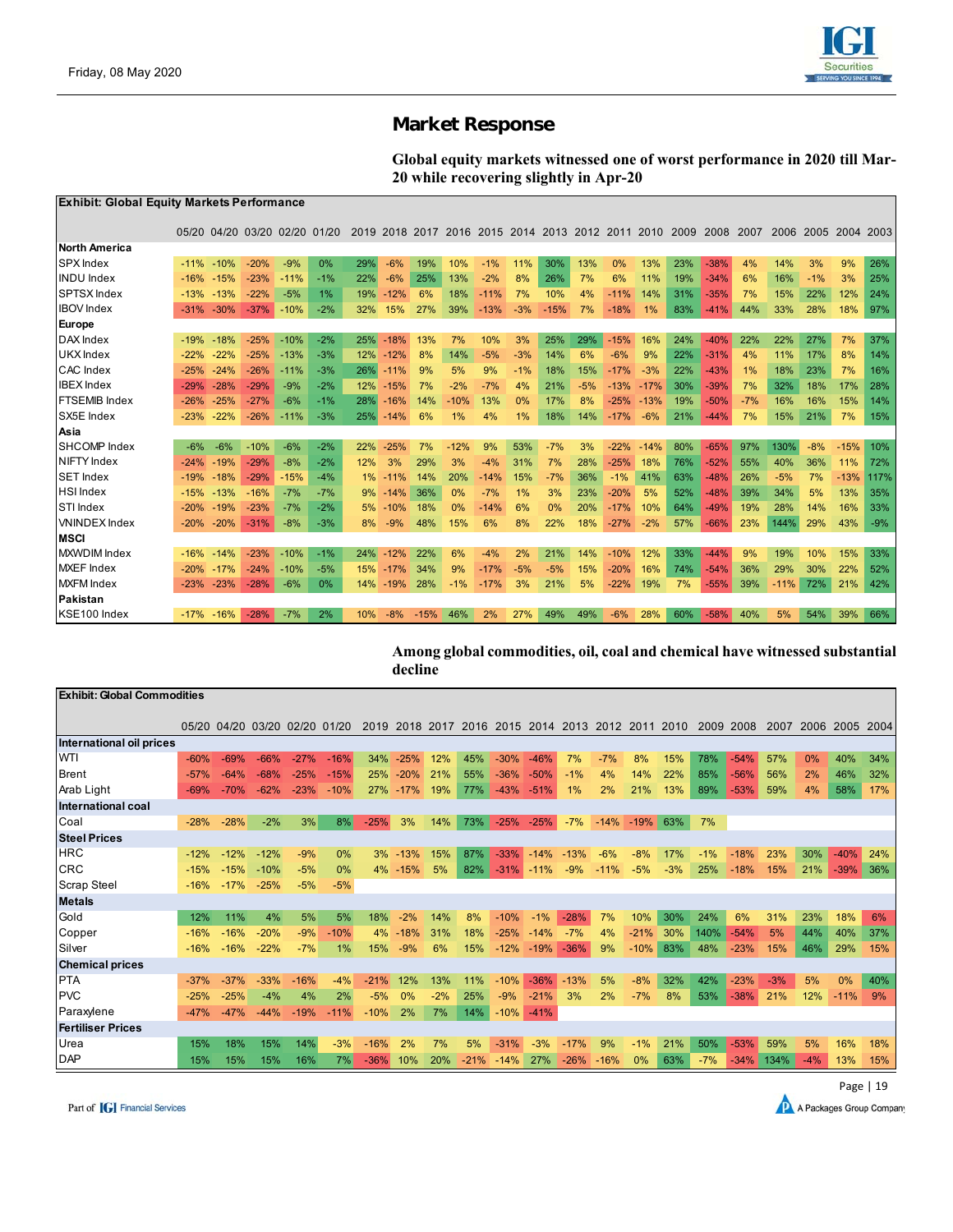



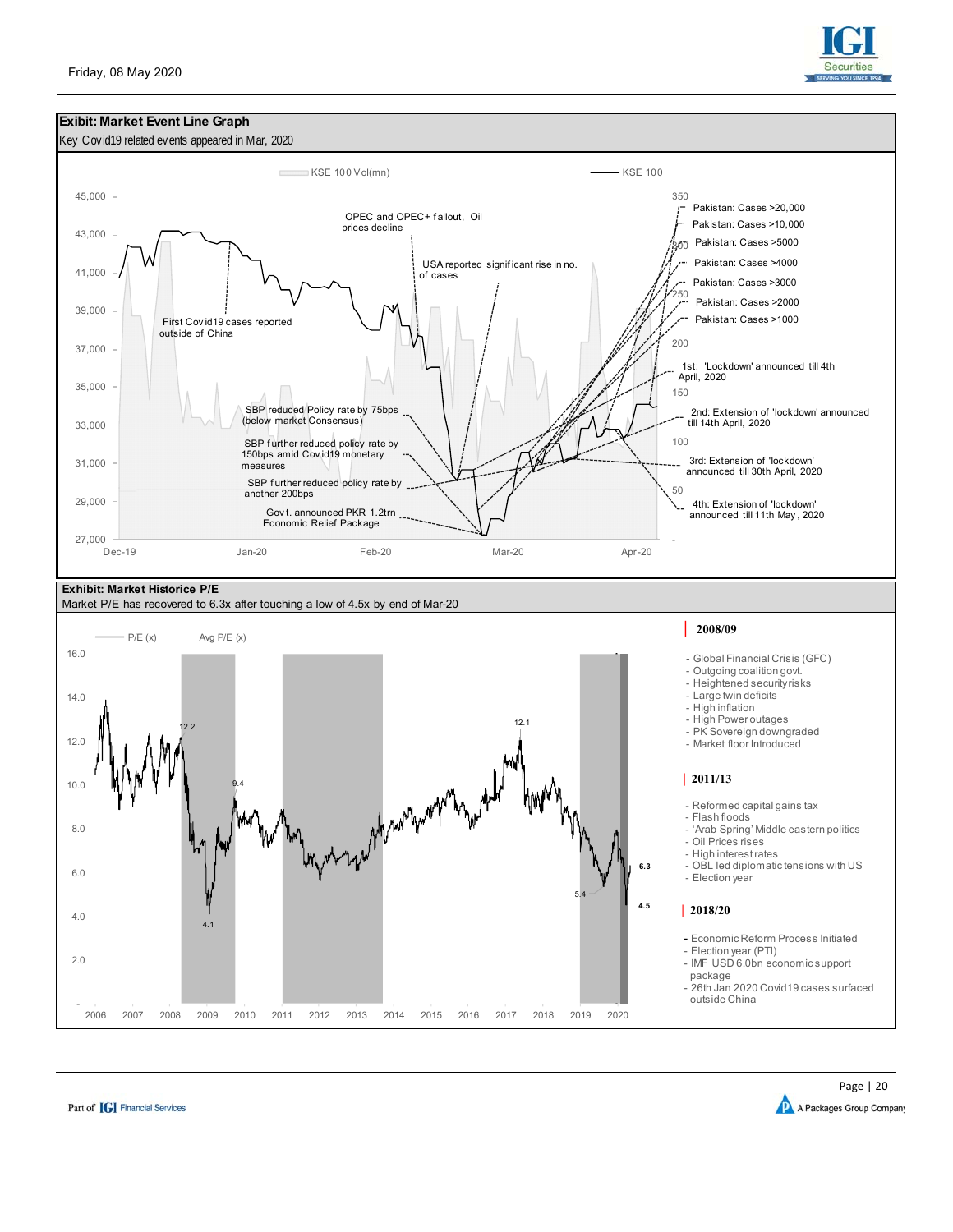

**Energy, Healthcare, Utilities and Financial are the worst performing sector to date in CY20**

#### **Exhibit: KSE 100 Sector-wise Return**

|                        |        | 05/20 04/20 03/20 |        | 02/20  | (11/2) | 2019   | -2018          | -2017  | 2016 | -2015  | 2014   | 2013 | 2012 | 2011   | 2010   | 2009       | 2008   |
|------------------------|--------|-------------------|--------|--------|--------|--------|----------------|--------|------|--------|--------|------|------|--------|--------|------------|--------|
|                        |        |                   |        |        |        |        |                |        |      |        |        |      |      |        |        |            |        |
| Financials             | $-27%$ | $-26%$            | $-31%$ | $-1%$  | 4%     | 8%     | $-9%$          | $-19%$ | 31%  | $-13%$ | 24%    | 36%  | 36%  | $-34%$ | $-2\%$ | 35%        | $-72%$ |
| <b>Energy</b>          | $-25%$ | $-26%$            | $-43%$ | $-17%$ | $0\%$  | $-7%$  | $-25%$         | $-9%$  | 58%  | $-21%$ | $-14%$ | 30%  | 18%  | $-14%$ | 26%    | 98%        | $-61%$ |
| Information Technology | $-10%$ | $-12%$            | $-21%$ | $-5%$  | 8%     | 3%     | $-17%$         | $-25%$ | 12%  | $-6%$  | $-15%$ | 64%  | 79%  | $-49%$ | 11%    | 5%         | $-61%$ |
| Utilities              | $-26%$ | $-23%$            | $-35%$ | $-12%$ | $0\%$  |        | $-13\% - 10\%$ | $-26%$ | 23%  | $-4%$  | 52%    | 12%  | 91%  | $-22%$ | 10%    | 44%        | $-56%$ |
| Consumer Staples       | $-21%$ | $-22%$            | $-24%$ | $-15%$ | $-5%$  | $-9%$  | 4%             | 7%     | 16%  | 5%     | 43%    | 55%  | 21%  | 7%     | 27%    | 42%        | $-55%$ |
| Consumer Discretionary | $-12%$ | $-12%$            | $-24%$ | $-4%$  | $1\%$  | $-6\%$ | $-24%$         | $-15%$ | 65%  | 2%     | 56%    | 56%  | 54%  | $-26%$ | 4%     | 15%        | $-52%$ |
| Materials              | 3%     | 4%                | $-17%$ | $-4%$  | 4%     | $-7%$  | $-18%$         | $-30%$ | 68%  | 6%     | 49%    | 45%  | 103% | $-25%$ | 21%    | 8%         | $-49%$ |
| <b>Health Care</b>     | $-7%$  | $-6%$             | $-24%$ | $-9%$  | $-3%$  | $-12%$ | $-2%$          | $-39%$ | 52%  | 23%    | 85%    | 114% | 63%  | $-18%$ | $-3%$  | <b>11%</b> | $-26%$ |
| Industrials            | $-14%$ | $-12%$            | $-23%$ | $-7%$  | 7%     | $0\%$  | $-28%$         | $-55%$ | 18%  | 13%    | 32%    |      |      |        |        |            |        |
| <b>Real Estate</b>     | $-12%$ | $-12%$            | $-18%$ | $-1\%$ | 1%     | 4%     | 9%             | 1%     | 1%   |        |        |      |      |        |        |            |        |

**KSE 100 witnessed the worst drop in year to date returns in the last 6 years whereas not the worst among regional peers post recent recovery**



**Exhibit: KSE 100 annual returns (Jan-May) Exhibit: KSE 100 versus Regional Market Returns** 

Year 2020 so far off to a 'Bad' start Controller Controller Marchael Start Area Controller Marchael Marchael Marchael Marchael Marchael Marchael Marchael Marchael Marchael Marchael Marchael Marchael Marchael Marchael March



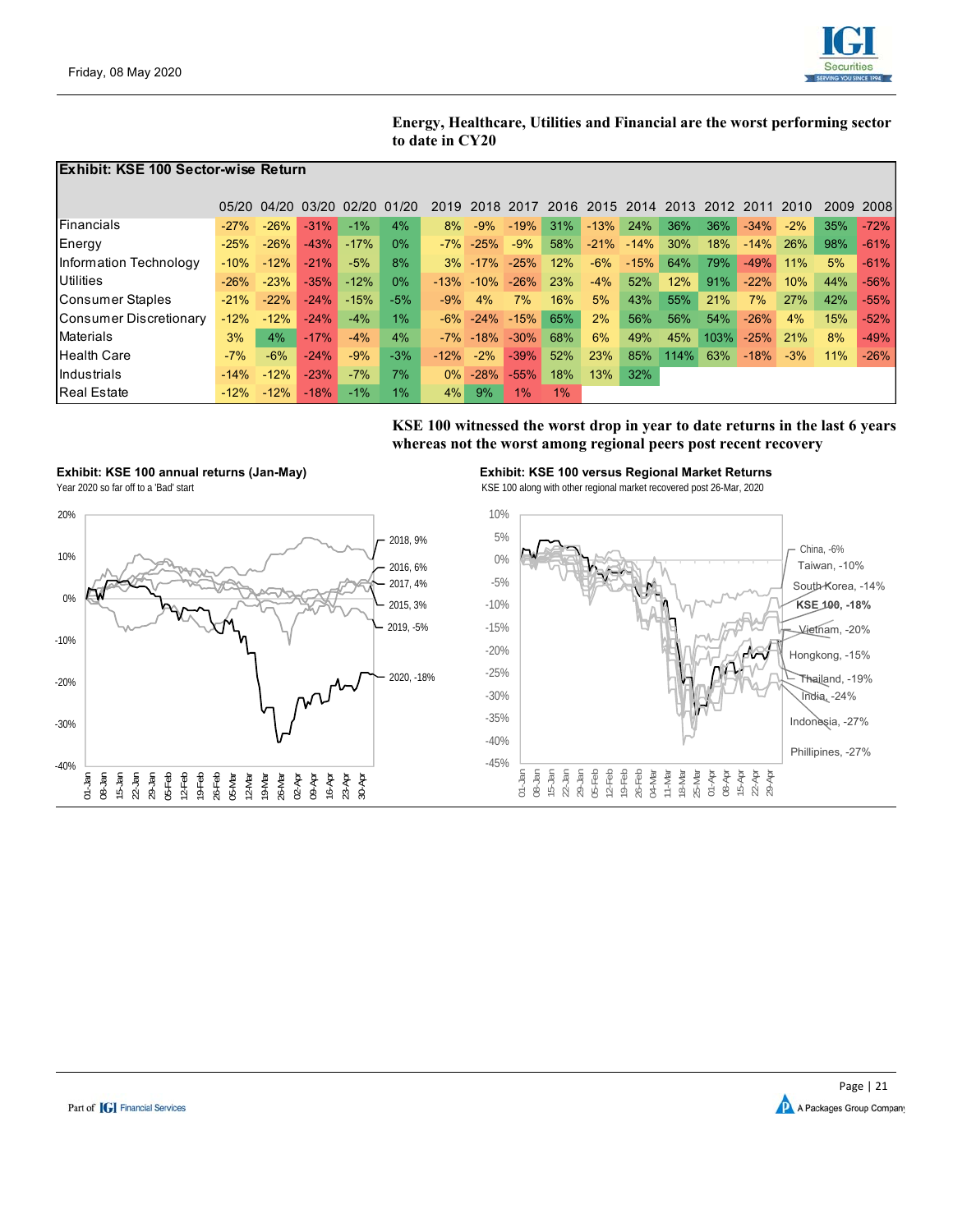

**Substantial drop in prices have made dividend yield attractive while P/E stands at a steep discount to regional peers** 

|             | Exhibit: KSE 100 Regional Comparison |      |     |     |                         |       |       |       |  |  |  |  |  |  |
|-------------|--------------------------------------|------|-----|-----|-------------------------|-------|-------|-------|--|--|--|--|--|--|
|             |                                      |      |     |     | <b>GPD Growth (IMF)</b> |       |       |       |  |  |  |  |  |  |
|             |                                      | P/E  | P/B | D/Y | <b>ROE</b>              | 2019  | 2020e | 2021e |  |  |  |  |  |  |
| Pakistan    | KSE100 Index                         | 6.3  | 1.0 | 6.6 | 15.9                    | 3.3   | (1.5) | 2.0   |  |  |  |  |  |  |
| Average     |                                      | 13.7 | 1.4 | 2.8 | 11.3                    | 3.9   | (1.4) | 6.7   |  |  |  |  |  |  |
| India       | SENSEX Index                         | 16.6 | 2.1 | 1.9 | 13.3                    | 4.2   | 1.9   | 7.4   |  |  |  |  |  |  |
| China       | SHCOMP Index                         | 11.5 | 1.2 | 2.6 | 10.3                    | 6.1   | 1.2   | 9.2   |  |  |  |  |  |  |
| Hongkong    | <b>HSI Index</b>                     | 10.8 | 1.0 | 3.7 | 10.7                    | (1.2) | (4.8) | 3.9   |  |  |  |  |  |  |
| Philippines | PCOMP Index                          | 13.2 | 1.3 | 2.2 | 9.9                     | 5.9   | 0.6   | 7.6   |  |  |  |  |  |  |
| Taiwan      | <b>TWSE Index</b>                    | 16.2 | 1.7 | 3.8 | 12.7                    | 3.5   | (6.6) | 7.7   |  |  |  |  |  |  |
| Vietnam     | VNINDEX Index                        | 12.1 | 1.8 | 2.2 | 16.7                    | 7.0   | 2.7   | 7.0   |  |  |  |  |  |  |
| Thailand    | <b>SET Index</b>                     | 17.5 | 1.4 | 3.2 | 7.3                     | 2.4   | (6.7) | 6.1   |  |  |  |  |  |  |
| Indonesia   | <b>JCI</b> Index                     | 12.5 | 1.6 | 2.9 | 15.6                    | 5.0   | 0.5   | 8.2   |  |  |  |  |  |  |
| South Korea | <b>KOSPI Index</b>                   | 13.0 | 0.8 | 2.4 | 5.2                     | 2.0   | (1.2) | 3.4   |  |  |  |  |  |  |

#### **Market volumes witness a continuous decline as Covid-19 outbreak escalated, however some support came from aggressive rate cuts and stimulus package**

#### **Exhibit: KSE 100 DY and P/E versus Regional Markets**

KSE 100 stands at highest dividend yield and lowest P/E among peers regional markets



#### **Exhibit: Market Volumes (mn)**

Market volumes started to drop compared to a strong 4q2019



**Foreign investors have been net seller with cumulative net sell of USD 180mn with major selling in Cements, Banks and E&Ps** 

# **Exhibit: Foreign investors portfolio investments (USDmn)**

Since Cy20 todate total FPI outflow stands at USD 180mn. Cements, Banks and E&Ps witnessed a cumulative outflow of USD 138mn.



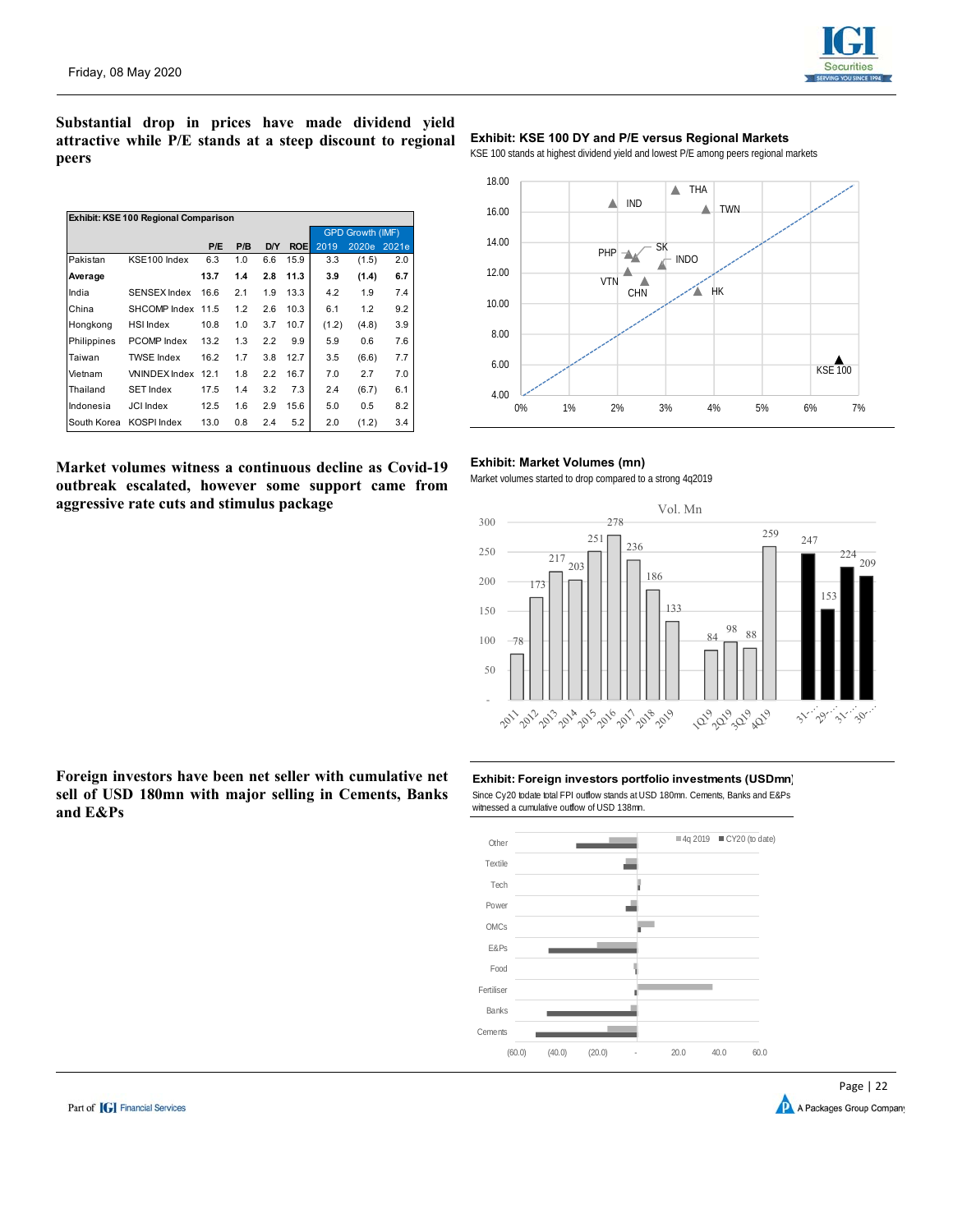

# **Insurance companies have been the liquidity lifeline for equities in 2020**

|             | Exhibit: Local investments pattern (sector-wise) Cy20 todate  |                        |                |         |           |          |               |             |                    |  |  |  |  |  |  |
|-------------|---------------------------------------------------------------|------------------------|----------------|---------|-----------|----------|---------------|-------------|--------------------|--|--|--|--|--|--|
|             | Insurance and banks biggest buyers during the Covid-19 Crisis |                        |                |         |           |          |               |             |                    |  |  |  |  |  |  |
| Sector      | <b>Net</b><br>(USDmn)                                         | Mutual<br><b>Funds</b> | Banks /<br>Dfi | Comp.   | Insurance | Brokers' | Other<br>Org. | <b>NBFC</b> | <b>Individuals</b> |  |  |  |  |  |  |
| Cements     | 50.0                                                          | 16.8                   | 1.2            | 5.0     | 30.2      | $-0.7$   | 2.4           | $-0.7$      | $-4.2$             |  |  |  |  |  |  |
| Banks       | 44.6                                                          | $-7.1$                 | 11.8           | $-6.9$  | 31.7      | 2.6      | 0.8           | $-1.2$      | 12.9               |  |  |  |  |  |  |
| E&Ps        | 43.7                                                          | $-27.1$                | 6.4            | 2.4     | 20.8      | 0.1      | 5.0           | 0.1         | 36.1               |  |  |  |  |  |  |
| Other       | 30.1                                                          | 22.9                   | 7.0            | 4.0     | 13.5      | $-0.9$   | 4.8           | 1.0         | $-22.2$            |  |  |  |  |  |  |
| Textile     | 6.8                                                           | $-1.9$                 | 3.2            | 7.2     | 1.2       | $-1.2$   | 1.3           | 0.3         | $-3.4$             |  |  |  |  |  |  |
| Power       | 5.7                                                           | $-0.9$                 | $-2.1$         | $-1.0$  | 10.4      | $-1.3$   | $-0.7$        | 0.0         | 1.3                |  |  |  |  |  |  |
| Fertiliser  | 1.5                                                           | $-19.2$                | 9.0            | $-11.7$ | 11.3      | $-0.1$   | 0.8           | 0.2         | 11.2               |  |  |  |  |  |  |
| Food        | 0.9                                                           | 0.7                    | 0.4            | $-0.9$  | 4.1       | 0.1      | $-0.6$        | 0.0         | $-3.0$             |  |  |  |  |  |  |
| Tech        | $-1.5$                                                        | $-1.9$                 | 6.2            | $-0.9$  | $-0.5$    | $-0.3$   | $-0.4$        | 0.1         | $-3.8$             |  |  |  |  |  |  |
| <b>OMCs</b> | $-1.6$                                                        | $-4.9$                 | 3.9            | 0.5     | 5.9       | $-0.1$   | $-3.1$        | 0.3         | $-4.1$             |  |  |  |  |  |  |
| Net (USDmn) | 180.1                                                         | $-22.6$                | 47.0           | $-2.3$  | 128.6     | $-1.8$   | 10.3          | 0.1         | 20.9               |  |  |  |  |  |  |

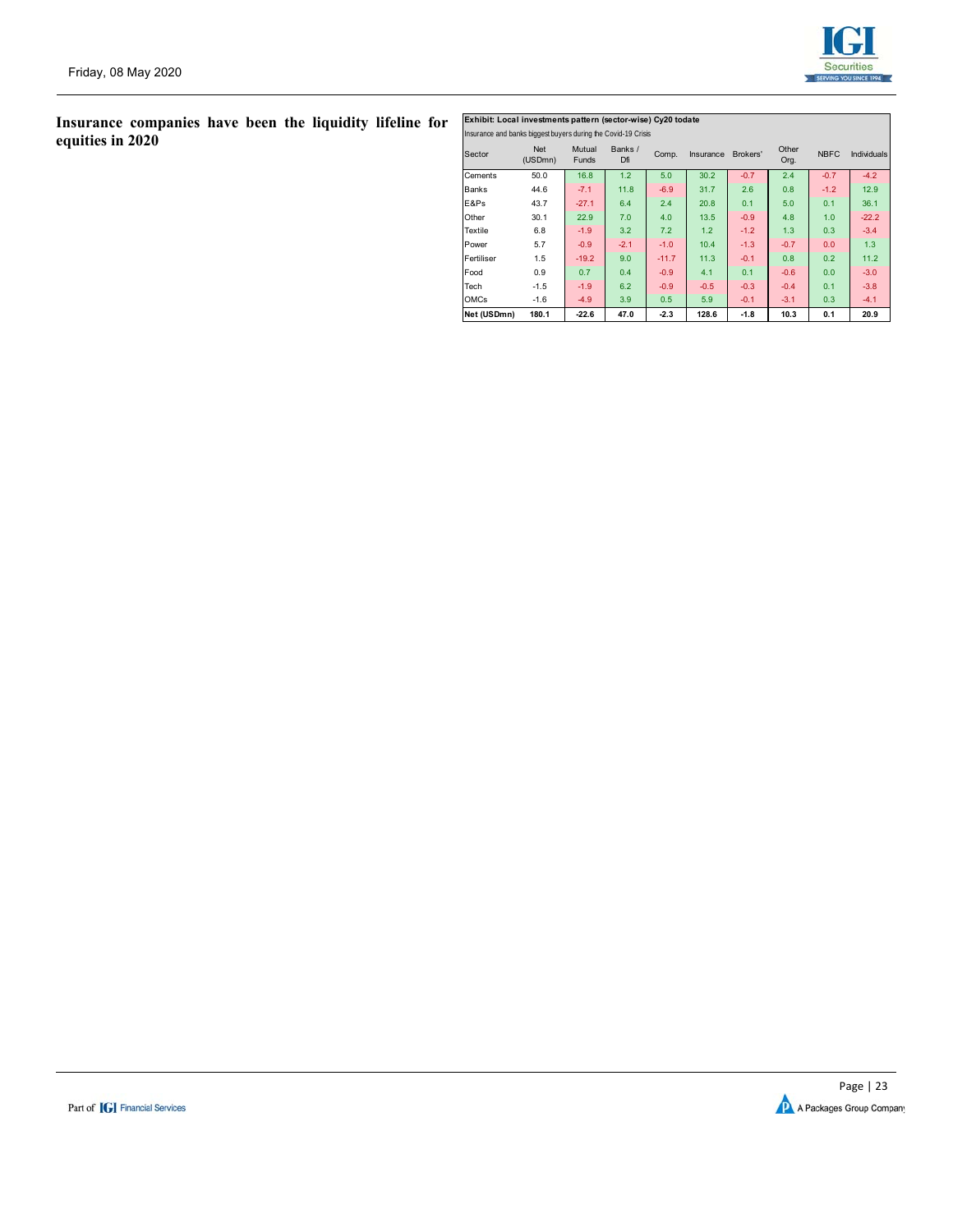

| <b>KSE 100 Index Target</b> | P/E  | DΥ   | <b>Total Return</b> |
|-----------------------------|------|------|---------------------|
| 36,000                      | 7.1x | 6.6% | 13.4%               |

We have revised down our index target to 36,000 from previous 50,000. We have taken market P/E multiple approach as our basis for index estimation. Our market P/E comes at 7.1x which highlights lower growth and inflation outlook. Based on this our total market return comes at  $\sim$ 13%

|             | <b>Market P/E and Index Target</b> |                     |  |  |  |  |  |  |  |  |  |  |  |
|-------------|------------------------------------|---------------------|--|--|--|--|--|--|--|--|--|--|--|
| Case        | P/E                                | <b>Index Target</b> |  |  |  |  |  |  |  |  |  |  |  |
| Bear        | 6.5                                | 34,000              |  |  |  |  |  |  |  |  |  |  |  |
| <b>Base</b> | 7.1                                | 36,000              |  |  |  |  |  |  |  |  |  |  |  |
| Bull        | 8.5                                | 41,000              |  |  |  |  |  |  |  |  |  |  |  |

| <b>Key Assumption</b>   | 2021           |
|-------------------------|----------------|
| <b>GDP Growth</b>       | 2.0%           |
| <b>Inflation Target</b> | 8.0%           |
| Policy Rate             | $9.0\%$        |
| Market Risk Premium     | 7.0%           |
| <b>FPS</b>              | 10.6           |
| Pay-out ratio           | 39%            |
| Justified P/F           | 7 <sub>1</sub> |

| Exhbit: KSE 100 Earnings outlook (based on IGI team coverage)                                                                                |       |       |        |       |       |       |        |       |       |       |       |  |  |  |
|----------------------------------------------------------------------------------------------------------------------------------------------|-------|-------|--------|-------|-------|-------|--------|-------|-------|-------|-------|--|--|--|
| We expect market earnings to post a 3yr forward ~2.2% cagr which is lower than what the market has achieved in past 3yr (~8.9% in 2017-2019) |       |       |        |       |       |       |        |       |       |       |       |  |  |  |
|                                                                                                                                              | 2014  | 2015  | 2016   | 2017  | 2018  | 2019  | 2020   | 2021  | 2022  | 2023  | 2024  |  |  |  |
| Earings Growth                                                                                                                               | 26%   | -5%   | $-10%$ | 2%    | 14%   | 12%   | $-10%$ | $-8%$ | 8%    | 12%   | 15%   |  |  |  |
| <b>IEPS</b>                                                                                                                                  | 10.7  | 10.2  | 9.1    | 9.3   | 10.5  | 11.8  | 10.6   | 9.8   | 10.5  | 11.8  | 13.6  |  |  |  |
| <b>DPS</b>                                                                                                                                   | 5.8   | 5.9   | 5.6    | 5.5   | 5.3   | 4.9   | 4.1    | 3.7   | 4.2   | 5.3   | 7.1   |  |  |  |
| Payout Ratio                                                                                                                                 | 54%   | 58%   | 61%    | 59%   | 51%   | 42%   | 39%    | 38%   | 40%   | 45%   | 52%   |  |  |  |
| P/E                                                                                                                                          | 6.8   | 7.1   | 7.9    | 7.8   | 6.9   | 5.2   | 5.8    | 6.3   | 5.9   | 5.2   | 4.6   |  |  |  |
| D/Y                                                                                                                                          | 8.0%  | 8.1%  | 7.7%   | 7.6%  | 7.4%  | 6.8%  | 6.6%   | 6.0%  | 6.8%  | 8.6%  | 11.4% |  |  |  |
| P/B                                                                                                                                          | 1.5   | 1.4   | 1.3    | 1.2   | 1.1   | 1.0   | 0.8    | 0.7   | 0.7   | 0.6   | 0.6   |  |  |  |
| <b>ROA</b>                                                                                                                                   | 13.6% | 3.4%  | 2.7%   | 2.4%  | 2.5%  | 2.7%  | 2.4%   | 1.9%  | 1.9%  | 1.9%  | 2.1%  |  |  |  |
| <b>ROE</b>                                                                                                                                   | 23.8% | 19.9% | 16.5%  | 15.6% | 16.4% | 16.7% | 13.7%  | 11.6% | 11.7% | 12.2% | 13.2% |  |  |  |

|     |        |        | <b>EPS Growth</b> |        |        |                | <b>GDP Growth</b> |       |       |       |       |  |  |  |  |
|-----|--------|--------|-------------------|--------|--------|----------------|-------------------|-------|-------|-------|-------|--|--|--|--|
|     | $-20%$ | $-10%$ | $0\%$             | 10%    | 20%    |                | 1.50%             | 1.75% | 2.00% | 2.25% | 2.50% |  |  |  |  |
| 5.5 | 27,000 | 29,000 | 31,000            | 33,000 | 35,000 | 7.5%           | 8.4               | 8.9   | 9.4   | 10.0  | 10.7  |  |  |  |  |
| 6.0 | 28,000 | 31,000 | 33,000            | 35,000 | 37,000 | 8.0%           | 7.7               | 8.1   | 8.5   | 8.9   | 9.5   |  |  |  |  |
| 6.5 | 30,000 | 32,000 | 34,000            | 37,000 | 39,000 | Rate<br>8.5%   | 7.0               | 7.4   | 7.7   | 8.1   | 8.5   |  |  |  |  |
| 7.1 | 31,000 | 34,000 | 36,000            | 39,000 | 41,000 | $9.0\%$        | 6.5               | 6.8   | 7.1   | 7.4   | 7.7   |  |  |  |  |
| 7.5 | 33,000 | 35,000 | 38,000            | 41,000 | 43,000 | Policy<br>9.5% | 6.0               | 6.3   | 6.5   | 6.8   | 7.1   |  |  |  |  |
| 8.0 | 34,000 | 37,000 | 40,000            | 42,000 | 45,000 | 10.0%          | 5.6               | 5.8   | 6.1   | 6.3   | 6.6   |  |  |  |  |
| 8.5 | 35,000 | 38,000 | 41,000            | 44,000 | 47,000 | 10.5%          | 5.3               | 5.5   | 5.7   | 5.9   | 6.1   |  |  |  |  |
|     |        |        |                   |        |        |                |                   |       |       |       |       |  |  |  |  |

**P/E**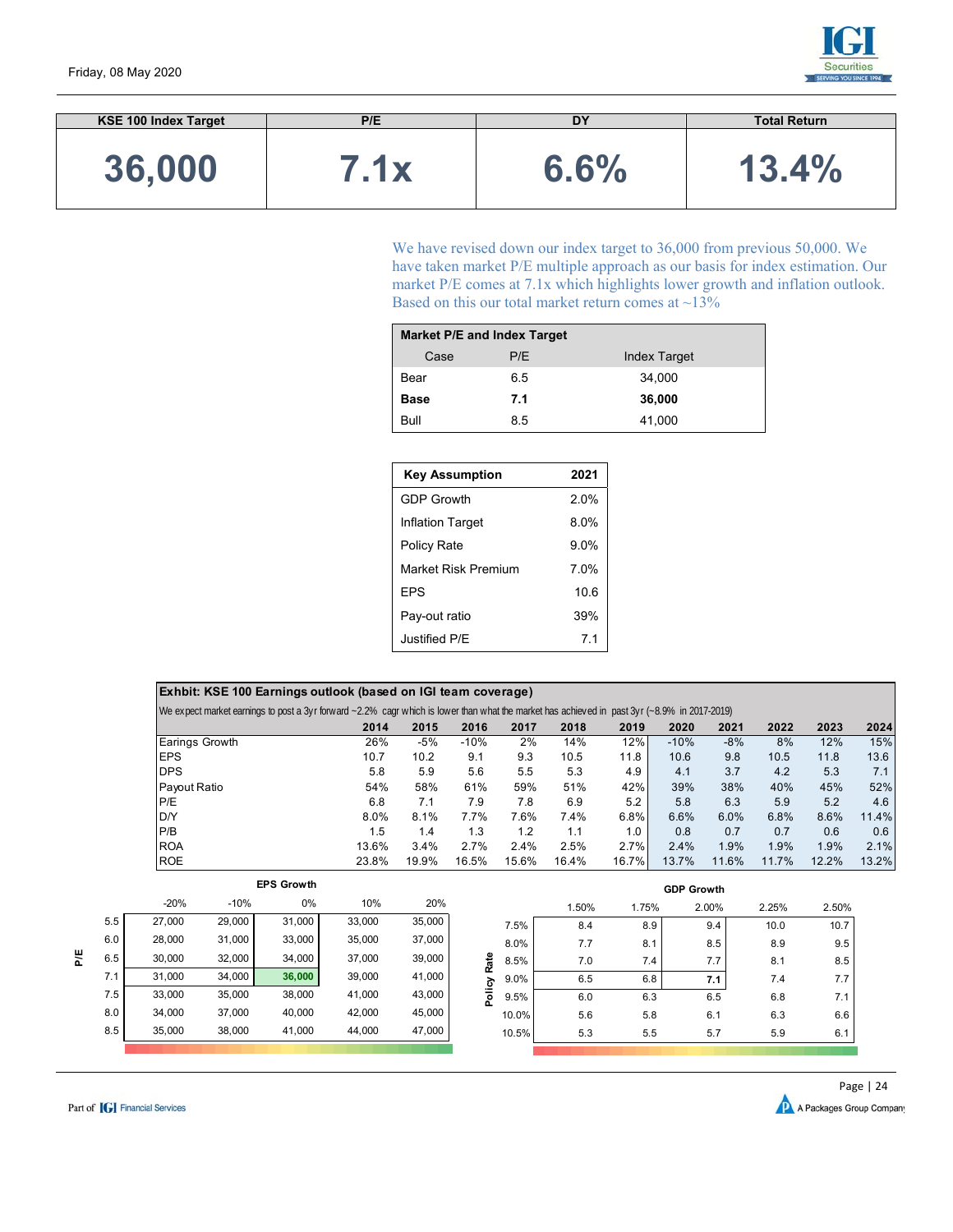

# **Recommendation Summary**

|                 | Exhibit: IGI Coverage Companies Recommendation and key Financial Highlights |                     |         |         |            |         |       |            |      |                |                |     |                 |                 |              |
|-----------------|-----------------------------------------------------------------------------|---------------------|---------|---------|------------|---------|-------|------------|------|----------------|----------------|-----|-----------------|-----------------|--------------|
|                 |                                                                             |                     |         |         | <b>EPS</b> |         |       | <b>DPS</b> |      |                | <b>BVPS</b>    |     | Earnings Gr%    |                 |              |
| <b>SYM</b>      | Cur. Price                                                                  | <b>Target Price</b> | Recom.  | '19     | '20        | '21     | '19   | '20        | '21  | '19            | 20             | '21 | '19             | '20             | '21          |
| <b>INDU</b>     | 1005.5                                                                      | 1178                | Buy     | 174.5   | 58.4       | 54.6    | 108.0 | 38.5       | 36.0 | 509            | 583            | 602 | $-13$           | $-67$           | $-7$         |
| <b>HCAR</b>     | 169.7                                                                       | 207                 | Buy     | 27.0    | 7.1        | 11.1    | 12.2  | 3.2        | 5.1  | 123            | 127            | 133 | $-41$           | $-74$           | 57           |
| <b>PSMC</b>     | 173.1                                                                       | 175                 | Neutral | $-35.5$ | $-23.0$    | 5.1     | 0.0   | 0.0        | 1.0  | 395            | 414            | 430 | $-325$          | $-35$           | $-122$       |
| Autos           |                                                                             |                     |         |         |            |         |       |            |      |                |                |     | $-38$           | $-75$           | 70           |
| <b>ACPL</b>     | 131.7                                                                       | 126                 | Neutral | 15.1    | 7.5        | 4.7     | 4.0   | 4.0        | 2.5  | 117            | 121            | 121 | $-53$           | $-50$           | $-38$        |
| CHCC            | 85.3                                                                        | 51                  | Sell    | 9.1     | $-10.1$    | $-10.2$ | 1.0   | 0.0        | 0.0  | 61             | 50             | 40  | $-11$           | $-211$          | $\mathbf{1}$ |
| <b>DGKC</b>     | 82.3                                                                        | 55                  | Sell    | 3.7     | $-6.8$     | 0.0     | 1.0   | 0.0        | 0.5  | 162            | 154            | 154 | $-82$           | $-286$          | $-100$       |
| <b>FCCL</b>     | 17.0                                                                        | 15                  | Sell    | 2.0     | $-0.1$     | 0.2     | 1.5   | 0.0        | 0.3  | 15             | 14             | 14  | $-19$           | $-106$          | $-239$       |
| KOHC            | 137.0                                                                       | 80                  | Sell    | 12.3    | $-2.3$     | 3.9     | 2.5   | 0.0        | 1.0  | 98             | 93             | 97  | $-17$           | $-118$          | $-272$       |
| <b>MLCF</b>     | 26.8                                                                        | 34                  | Buy     | 2.2     | $-3.1$     | $-1.1$  | 0.5   | 0.0        | 0.0  | 28             | 29             | 26  | $-46$           | $-240$          | $-65$        |
| <b>PIOC</b>     | 60.5                                                                        | 75                  | Buy     | 3.5     | $-5.7$     | $-6.7$  | 0.0   | 0.0        | 0.0  | 59             | 53             | 46  | $-52$           | $-263$          | 19           |
| <b>LUCK</b>     | 460.9                                                                       | 424                 | Neutral | 32.4    | 9.3        | 10.4    | 6.5   | 2.0        | 2.5  | 292            | 294            | 303 | $-14$           | $-71$           | 12           |
| Cement          |                                                                             |                     |         |         |            |         |       |            |      |                |                |     | $-39$           | $-126$          | $-105$       |
| <b>HBL</b>      | 97.4                                                                        | 155                 | Buy     | 10.5    | 13.5       | 23.7    | 5.0   | 8.8        | 14.5 | 153            | 152            | 162 | 27              | $\overline{30}$ | 75           |
| <b>NBP</b>      | 28.3                                                                        | 60                  | Buy     | 7.4     | 7.0        | 15.5    | 0.0   | 0.0        | 0.0  | 109            | 100            | 116 | $-21$           | -6              | 121          |
| UBL             | 105.6                                                                       | 150                 | Buy     | 15.6    | 14.3       | 21.3    | 12.0  | 10.8       | 16.3 | 138            | 149            | 155 | 26              | $-9$            | 50           |
| <b>MCB</b>      | 163.8                                                                       | 200                 | Buy     | 20.2    | 19.3       | 19.9    | 17.0  | 17.5       | 18.0 | 143            | 141            | 144 | 12              | $-5$            | 3            |
| ABL             | 78.7                                                                        | 105                 | Buy     | 12.3    | 10.1       | 13.4    | 8.0   | 6.5        | 7.8  | 101            | 98             | 104 | 10              | $-18$           | 33           |
| BAHL            | 57.0                                                                        | 80                  | Buy     | 10.0    | 8.8        | 10.8    | 3.5   | 3.3        | 3.3  | 55             | 58             | 66  | 33              | $-12$           | 22           |
| BAFL            | 29.9                                                                        | 40                  | Buy     | 7.1     | 5.4        | 6.0     | 4.0   | 4.3        | 4.0  | 50             | 49             | 52  | 19              | $-24$           | 11           |
| <b>BOP</b>      | 9.1                                                                         | 16                  | Buy     | 3.2     | 2.0        | 3.5     | 1.0   | 0.5        | 1.0  | 14             | 16             | 18  | 12              | $-39$           | 78           |
| AKBL            | 14.1                                                                        | 35                  | Buy     | 5.6     | 4.0        | 5.7     | 1.5   | 1.5        | 1.8  | 34             | 38             | 43  | 58              | $-28$           | 44           |
| FABL            | 13.3                                                                        | 25                  | Buy     | 4.0     | 3.7        | 3.8     | 1.3   | 1.8        | 1.3  | 36             | 34             | 37  | 25              | -8              | 5            |
| <b>Banks</b>    |                                                                             |                     |         |         |            |         |       |            |      |                |                |     | 14              | $-9$            | 46           |
| EFERT           | 61.9                                                                        | 72                  | Buy     | 12.6    | 7.2        | 8.1     | 13.0  | 6.0        | 7.0  | 34             | 35             | 36  | $-3$            | $-43$           | 13           |
| FFC             | 109.1                                                                       | 111                 | Neutral | 13.4    | 10.3       | 11.9    | 10.8  | 8.2        | 9.5  | 28             | 30             | 32  | $-14$           | $-23$           | 16           |
| <b>FFBL</b>     | 17.4                                                                        | 28                  | Buy     | $-6.3$  | $-0.2$     | 1.8     | 0.0   | $-0.2$     | 1.3  | $\overline{7}$ | $\overline{7}$ | 8   | $-512$          | $-96$           | $-891$       |
| <b>FATIMA</b>   | 23.4                                                                        | $30\,$              | Buy     | 5.7     | 6.4        | 6.7     | 2.9   | 3.3        | 3.4  | 32             | 36             | 39  | $-10$           | 13              | 4            |
| Fertilizer      |                                                                             |                     |         |         |            |         |       |            |      |                |                |     | $-23$           | $-10$           | 16           |
| OGDC            | 107.1                                                                       | 172                 | Buy     | 27.5    | 23.8       | 22.8    | 11.0  | 6.3        | 7.0  | 145            | 162            | 178 | 50              | $-13$           | $-4$         |
| PPL             | 93.8                                                                        | 160                 | Buy     | 22.7    | 15.7       | 15.6    | 2.0   | 1.5        | 3.0  | 110            | 126            | 138 | 35              | $-31$           | $-1$         |
| POL             | 326.7                                                                       | 453                 | Buy     | 59.4    | 56.5       | 45.0    | 50.0  | 40.0       | 40.0 | 134            | 151            | 155 | 48              | $-5$            | $-20$        |
| <b>MARI</b>     | 1133.1                                                                      | 1609                | Buy     | 182.4   | 205.1      | 182.9   | 6.0   | 6.0        | 6.0  | 477            | 686            | 863 | 58              | 12              | $-11$        |
| E&Ps            |                                                                             |                     |         |         |            |         |       |            |      |                |                |     | 46              | $-15$           | $-6$         |
| PS <sub>O</sub> | 162.0                                                                       | 248                 | Buy     | 22.5    | 12.7       | 19.6    | 10.0  | 4.7        | 7.0  | 254            | 264            | 276 | $-32$           | $-44$           | 54           |
| <b>HASCOL</b>   | 15.6                                                                        | 26                  | Buy     | $-12.5$ | $-3.0$     | $-1.1$  | 0.0   | 0.0        | 0.0  | $\mathbf{1}$   | 6              | 5   | $-6138$         | $-76$           | $-63$        |
| APL             | 275.6                                                                       | 373                 | Buy     | 39.8    | 14.8       | 30.1    | 20.0  | 8.0        | 13.0 | 190            | 197            | 214 | $-30$           | $-63$           | 103          |
| <b>OMC</b>      |                                                                             |                     |         |         |            |         |       |            |      |                |                |     | $-90$           | 119             | 149          |
| <b>KAPCO</b>    | 22.4                                                                        | 38                  | Buy     | 14.9    | 24.5       | 13.3    | 4.5   | 4.5        | 5.0  | 47             | 67             | 75  | $\overline{23}$ | 64              | $-46$        |
| <b>HUBC</b>     | 80.8                                                                        | 151                 | Buy     | 8.7     | 18.4       | 24.0    | 0.0   | 0.0        | 13.0 | 39             | 56             | 68  | $\overline{2}$  | 112             | 30           |
| <b>NCPL</b>     | 12.8                                                                        | 23                  | Buy     | 9.3     | 10.2       | 2.9     | 2.0   | 2.0        | 3.5  | 39             | 46             | 47  | 0               | 10              | $-71$        |
| Power           |                                                                             |                     |         |         |            |         |       |            |      |                |                |     | $\overline{11}$ | $\overline{77}$ | $-11$        |
| <b>EPCL</b>     | 28.4                                                                        | 45                  | Buy     | 4.5     | 4.7        | 4.7     | 1.0   | 1.5        | 0.5  | 22             | 25             | 30  | $-16$           | 5               | $\Omega$     |
| DOL             | 27.6                                                                        | 29                  | Neutral | 3.9     | 3.6        | 4.3     | 0.0   | 1.3        | 1.5  | 22             | 25             | 26  | 22              | $-7$            | 20           |
| Chemical        |                                                                             |                     |         |         |            |         |       |            |      |                |                |     | $-14$           | $\mathbf{3}$    | $\mathbf{1}$ |
| <b>ISL</b>      | 53.2                                                                        | 59                  | Buy     | 6.1     | 1.9        | 1.2     | 3.0   | 0.8        | 0.5  | 30             | 29             | 29  | $-39$           | $-68$           | $-40$        |
| <b>ASTL</b>     | 35.9                                                                        | 47                  | Buy     | 0.1     | $-3.6$     | 0.7     | 0.0   | 0.0        | 0.3  | 41             | 38             | 38  | $-98$           | $-3358$         | $-119$       |
| Steel           |                                                                             |                     |         |         |            |         |       |            |      |                |                |     | $-55$           | $-108$          | -411         |